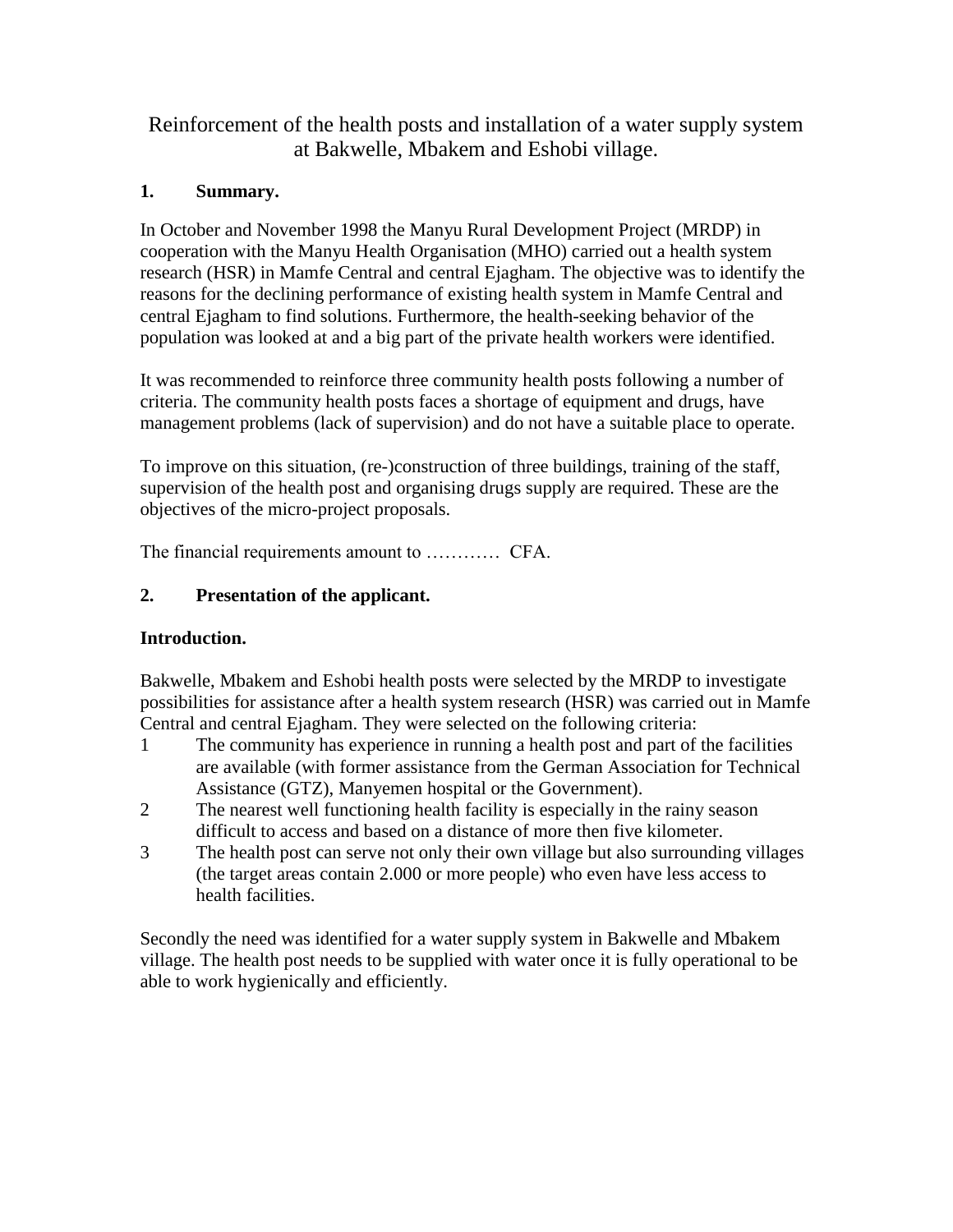### **2.1 Bakwelle health post.**

Bakwelle health post is operational since 1986. With the assistance of GTZ their building was 'completed' in 1988. Two villagers were trained for three weeks as community health workers (CHW's), to be able to diagnose and treat minor cases and to be able to do the administration (consultations and selling of drugs) of the health post. GTZ was supplying them with drugs, was responsible for the supervision of the health post and did the final / financial administration from 1986 till 1992.

Bakwelle health post is still functioning. It is fully run by the village, but they receive sometimes assistance from Eyumojock hospital or Afap health center. The problem they face since several months is a shortage of drugs. The TBA is still doing deliveries, but no other activities are going on at the moment. The building is in good shape although not completed yet. Basic and medical equipments are available till a certain extent. Water supply is not available in the whole village. Also the sanitation system in the health post needs to be completed.

After the first discussion with the CHW's and the chairman of the health committee the impression of the MRDP is that the village is eager to put up the health post again. They have understood and accepted that they can support the MRDP / SNV with the completion of the health post buy supplying material and labor.

## **2.2 Mbakem health post.**

The medical doctor of Eyumojock hospital initiated Mbakem health post in 1995. Up till today one small room is used as a consultation room and drugs store. The community started in January 1998 with the construction of a health post of which the foundation is completed by now. Two villagers were trained as community health workers (CHW's) in Eyumojock hospital for three weeks to be able to diagnose and treat minor cases and to be able to do the administration (consultations and selling of drugs) of the health post.

Mbakem health post is still functioning. It is fully run by the village, but they receive assistance from Eyumojock hospital. The problem they face since several months is a shortage of drugs. The treasurer of the VHC of Mbakem does the financial administration.

One CHW is consulting and doing deliveries on the moment. The building is under construction like mentioned before. Basic and medical equipments are available till a minimum extent. The VHC will be dissolved according to the chairman of the traditional council due to internal problems. New members will be appointed.

After the first discussion with the chairman of the traditional council it is clear that that the village is eager to put up the health post. He has also understood and accepted that they can support the MRDP/SNV in completion of the health post by supplying material and labor.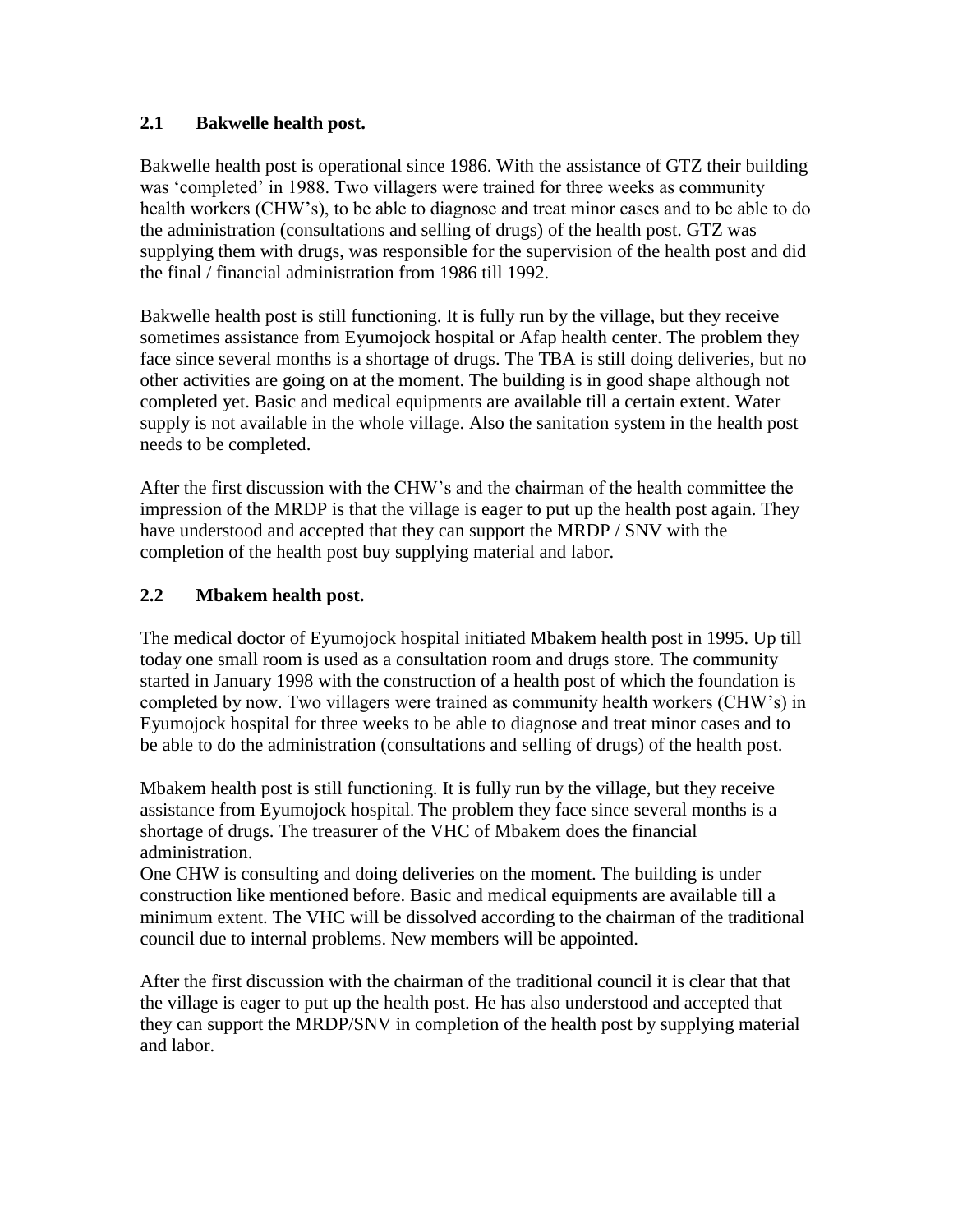### **2.3 Eshobi health post.**

Eshobi health post was created in 1983 with the assistance of Manyamen hospital. The health post was established in the former community hall, while the drugs were kept in a different building for security reasons. Manyamen trained two villagers to become Community Health Wokers (CHW's) for a period of six weeks to be able to diagnose and treat minor cases and to be able to do the administration (consultations and selling of drugs) of the health post. Manyamen was supplying them with drugs, was responsible for the supervision of the health post and did the final / financial administration. In 1995 the health post was handed over to the government on the request of the government (change of policy). Before the end of 1996 the health post was closed down because drugs supplies did not reach Eshobi again.

Like mentioned before the two CHW's are still present and available in Eshobi. The former health post was put down by a tornado some months ago (second half of 1998). No detailed inventory has been done yet but hardly any basic and medical equipments are available. Drugs are also not available.

After the first discussion with the Chief, the traditional council, the CHW's and the secretary of the former Village Health Committee (VHC) MRDP's impression is that the village is eager to put up the health post again. They have understood and accepted that they can support the building of the health post buy supplying material and labor. A new VHC has to be elected to supervise the health post in the future.

### **3. Problem statements.**

- 3.1 The health posts are not functioning accurately because the building is not completed yet or still needs to be constructed.
- 3.2 Due to a lack of water supply in Bakwelle and Mbakem the villagers do not have access to clean (drinking) water and activities like deliveries, dressing of wounds and cleaning can not be done in an accurate way in the health post.
- 3.3 The health posts are not sufficiently supplied with drugs.
- 3.4 Supervision of the management of the health posts is presently not taken care of.
- 3.5 The CHW's did not receive a follow up training which means that they are assumed to be limited in their capacity to carry out health related activities in the health post.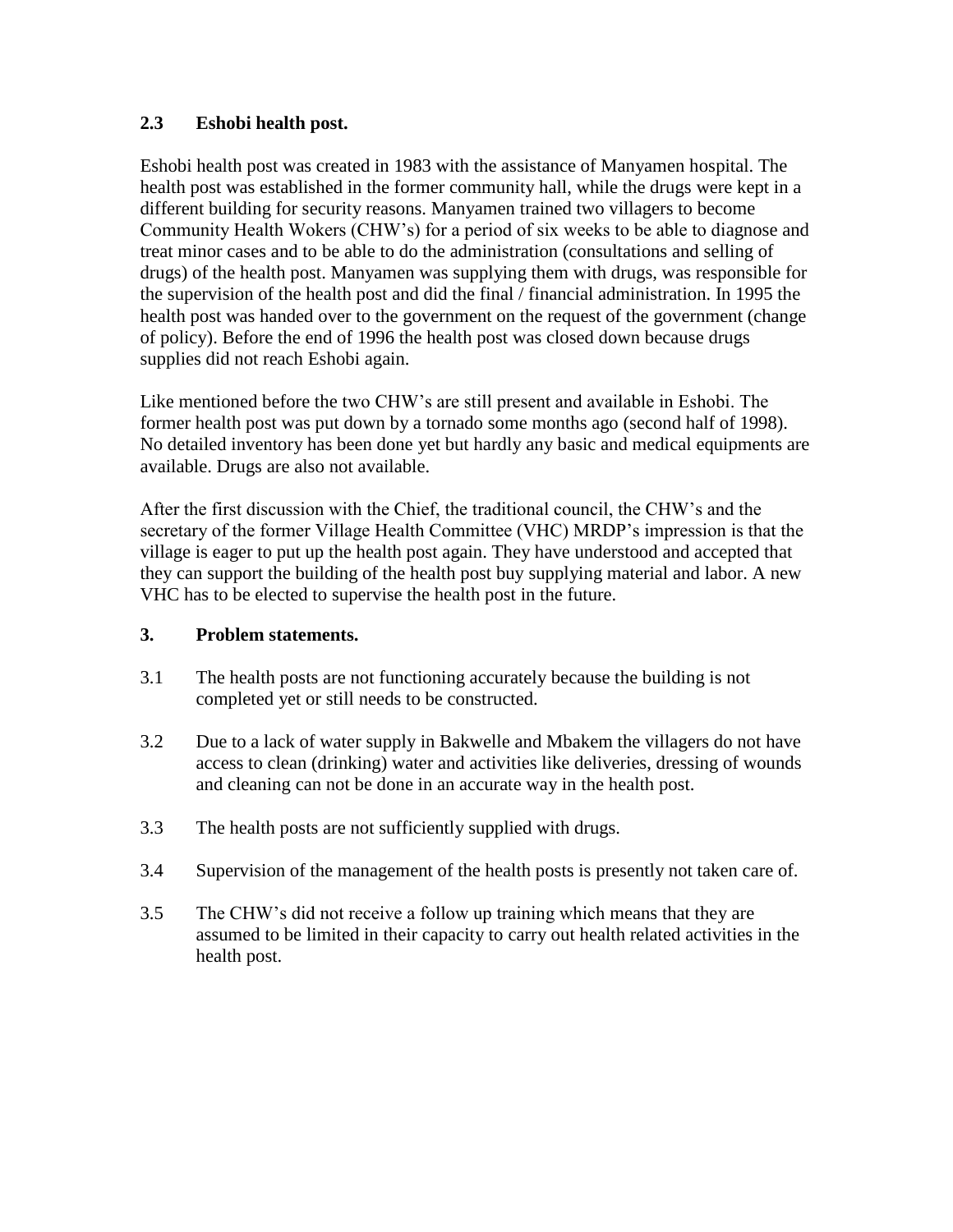# **4. Broad description of the project.**

## **4.1 General.**

The target area includes the following villages:

-Bakwelle health post; Bakwelle, Mkpot, Ebinsi, Nkemichi and Ayukaba. -Mbakem health post; Mbakem, Akwem and Taboh and other surround villages. -Eshobi health post; Eshobi, Mokoyong, Eyang Ntui, Nyang, Akwa, Kesham and Nfatur

The health posts can serve a population of 2.000 or more people living in or around Bakwelle, Mbakem or Eshobi. Before deciding on what activities to carry out in the health posts a survey was conducted in these villages. For details on the needs required and conclusions see annex 1. The health posts will be run by at least 2 CHW's and will be supervised by and function under the responsibility of the VHC's.

## **4.2 Construction of the health post and water supply system by RIDP.**

- **4.2.1 Bakwelle health post.**
- **4.2.2 Mbakem health post.**
- **4.2.3 Eshobi health post.**

## **4.3 Supply of equipment.**

A standard equipment list was used as a guideline to make a definite list of equipment needed to make the health posts functioning. The health post are supplied with at least a three month stock to make it possible to generate income and supply the health post afterwards with the means generated. For the stock list see annex 2.

# **4.4 Supply of drugs.**

To install the revolving system initial contacts have been established with the South West Provincial Special Fund for Health (SWPSFH), Buea. The organisation is supplying 13 Government health centers in Manyu Division with drugs. The District Medical Officer (DMO) of Mamfe health District has send an official request in the name of MRDP to the SWPSFH to supply the health posts with drugs. Drugs will be sold by SWPSFH at the lowest possible price to the community health posts since they have to generate income from their sales. The first payment needs to be completed after drugs have been sold. No investments cost.

### **4.5 Supervision of the management of Bakwelle,Mbakem and Eshobi health post.**

The supervision of the health posts will be carried out initially under the responsibility of the Technical Assistant (TA) health of the MRDP. The Program Animator (PA) of the MRDP and the Manyu Health Organisation (MHO) personnel will assist him. In the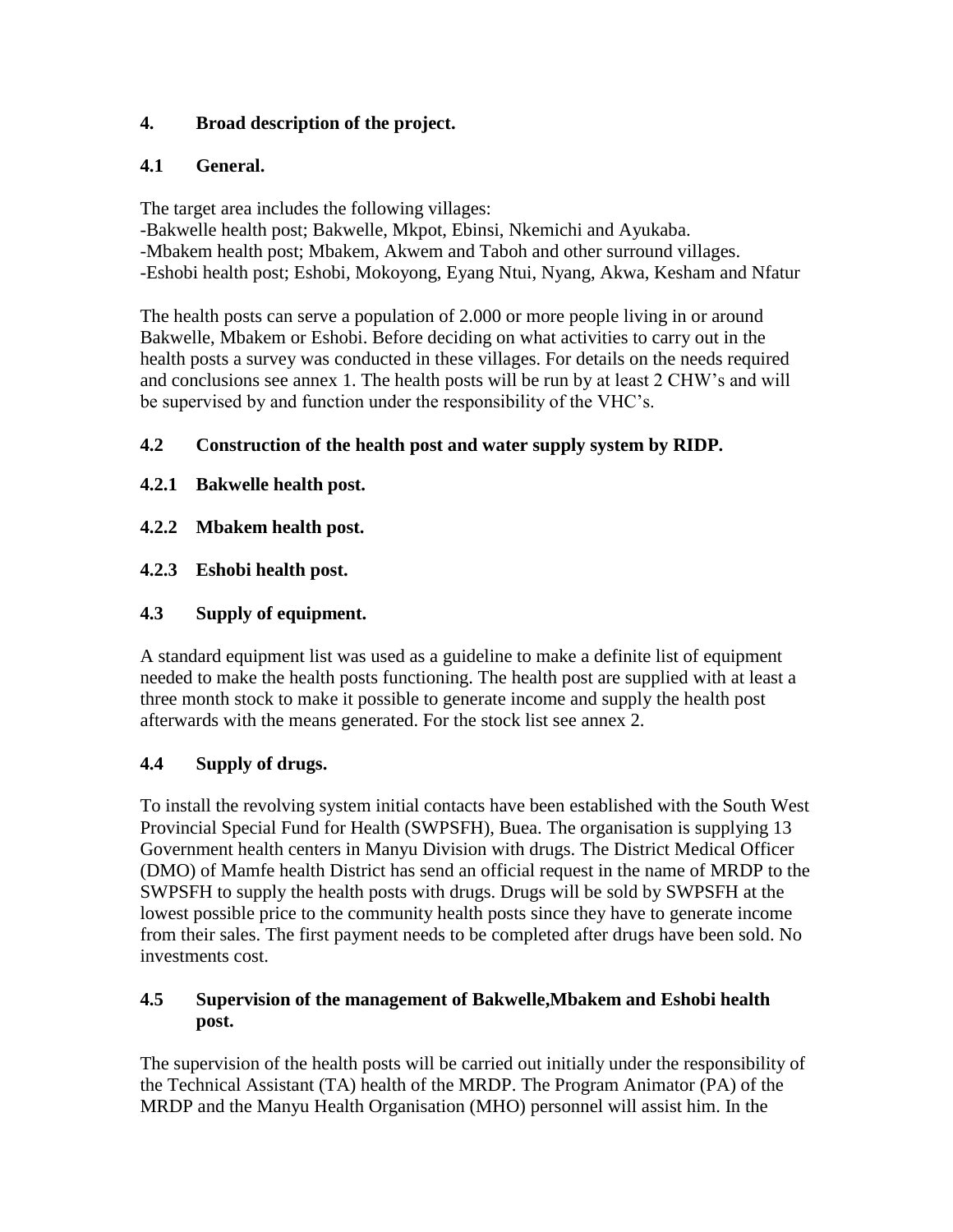future the supervision will be handed over to the local NGO MHO. The supervision team will carry out the following activities;

- Discuss the financial records with the management team of the health post.
- Discuss the patient's records with the management team of the health post.
- Discuss the management of drugs with the management team of the health post.
- Guide the CHW's in carrying out their health related activities.

# **4.6 Training of CHW's.**

The training of the CHW's will be carried out initially under the responsibility of the Technical Assistant (TA) health of the MRDP. The Program Animator (PA) of the MRDP and the MHO personnel will assist him. The training will include the following subjects;

- Health education (prevention of AIDS, malaria, transmittable diseases etc.).
- Carry out deliveries.
- Antenatal care.
- Mother and child care (nutrition, vaccinations etc.).
- Most common diseases.
- First aid and dressing of wounds.
- Examination of patients.
- Management skills; drugs, registration, finances.
- Etc.

### **5. Justification.**

### **5a. Social impact.**

Involvement of the population will be ensured. They will play an active role in decision making and taking procedures as well as in planning, implementing and evaluating health activities. Ultimately the improved health services will have a direct impact on the health status of the population.

The improved health status of the population will in turn be an impetus for socioeconomic development of the area.

### **5b. Gender aspect.**

In general women are the main consumers of health care. They will profit most from the set up of the health posts. The only concern is the how to reduce the time spend on consulting in the health posts especially in relation to their responsibilities to their children. For that reason the activities of the health post should be organized in such a way that children and women can consult on the same day / moment.

### **6. Sustainability.**

The health post is supposed to sustain itself by generate income from the services provided to the population. It has to be managed by the VHC's and the CHW's together. The management system needs to be reviewed and if necessary a new system will be set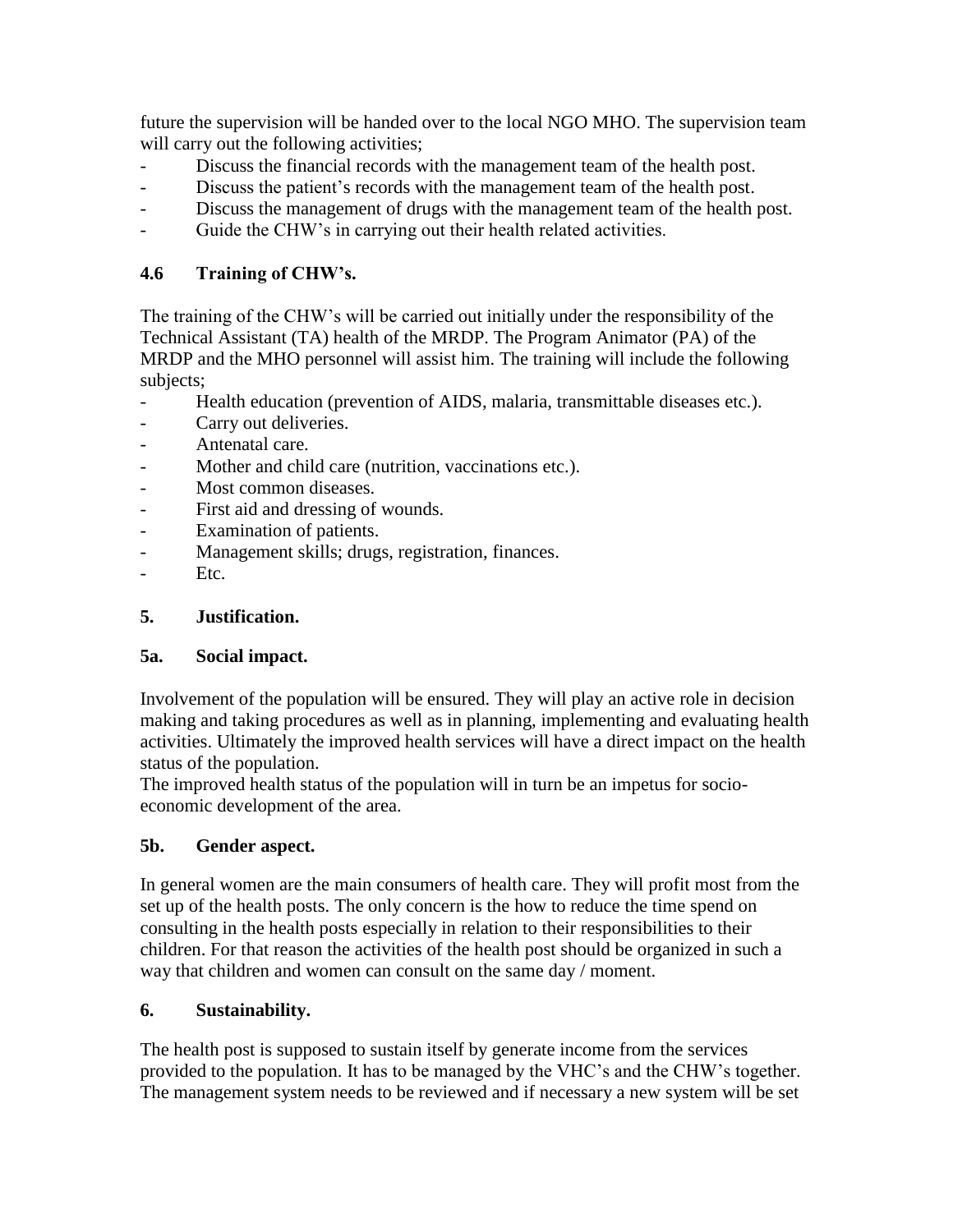up. After (re-)construction and establishing the health posts the MHO is supposed to supervise the health post on the long term. The moment the health post is fully independent they should consult the MHO in case any problem occurs.

| <b>Specific objectives</b>      | <b>Activities</b>              | <b>Assumptions</b>                  |
|---------------------------------|--------------------------------|-------------------------------------|
| To provide to the population of | -(Re-)construction of a health | -The population will supply labor   |
| Bakwelle, Mbakem and Eshobi     | posts.                         | and material.                       |
| and surrounding villages with   | -Supply the health post with   | -SWPSFH will assist in supplying    |
| good quality basic health care, | drugs.                         | the required drugs (revolving       |
| which is affordable, acceptable |                                | system).                            |
| and accessible.                 | -Revise the management system. | -The present management system      |
|                                 |                                | in outdated and not adequate.       |
|                                 | -Training of CHW.              | -The 6 available CHW's need to      |
|                                 |                                | be updated in their knowledge.      |
|                                 |                                | and skills.                         |
| To provide to the population of | Apply a water supply system.   | The population is facing health     |
| Bakwelle and Mbakem clean       |                                | problems due to a lack of clean     |
| drinking water.                 |                                | drinking water.                     |
| To build up the capacity of the | Training of MRDP/MHO           | The MRDP/MHO personnel              |
| MRDP / MHO personnel.           | personnel on the following     | presently do not have the skills to |
|                                 | subjects;                      | train health workers and to         |
|                                 | -Training health workers.      | manage a health post.               |
|                                 | -Health post management.       |                                     |

# **7. Specific project objectives, activities and assumptions.**

## **8. Monitoring and evaluation.**

The RIDP shall be responsible for the overall supervision during the construction of the health post and the water supply system.

The MRDP shall be responsible for the overall supervision during the setting up of the health post. After setting up the health post the MRDP in collaboration with the MHO shall inspect the records and audit the accounts on a monthly base.

The health post shall quarterly review their activities, whilst and the end of each year a participatory evaluation shall be carried out by the MRDP /MHO.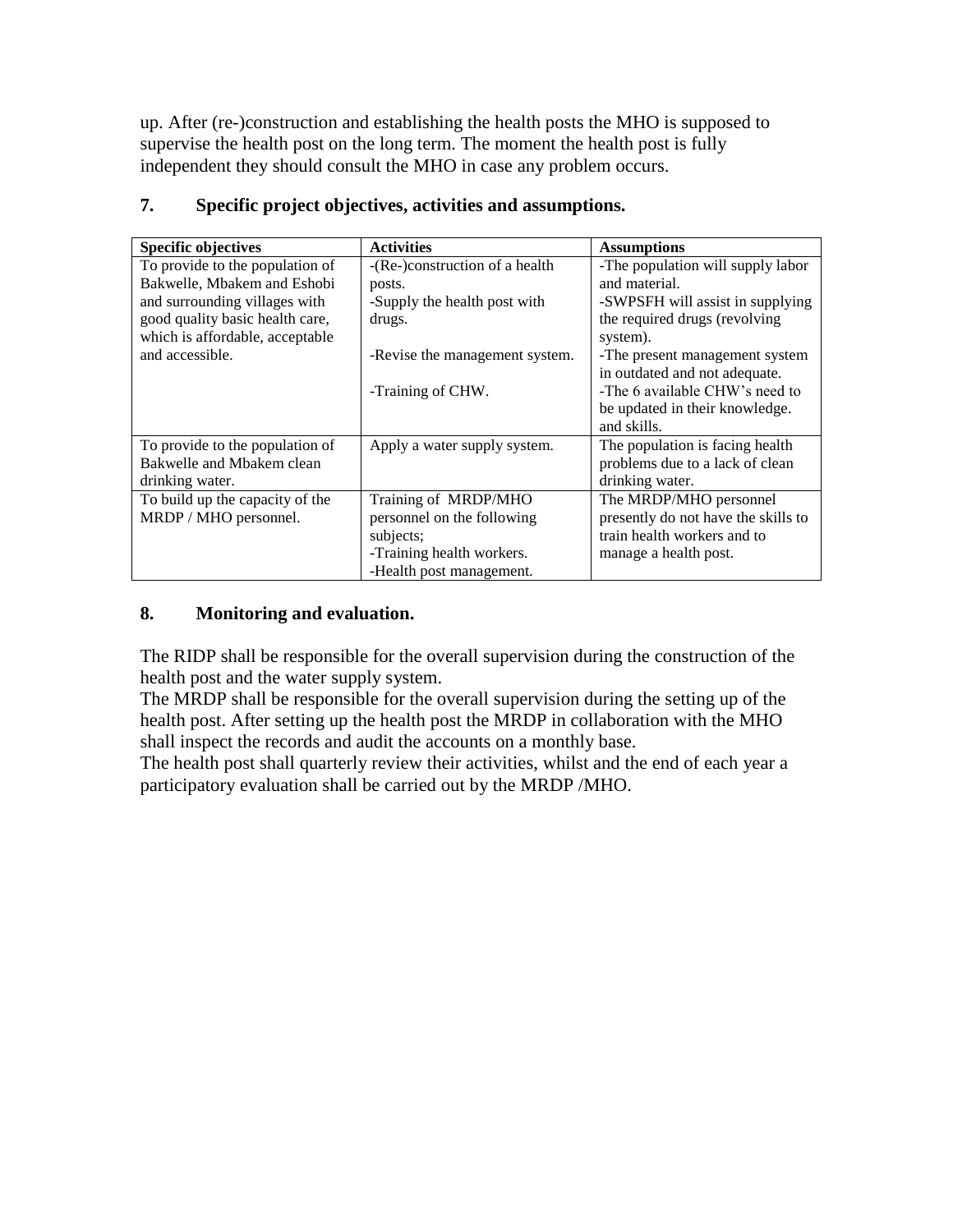# **9. Calendar of activities.**

| Year                          |     |     |     |              | 1999         |              |                           |            |     |
|-------------------------------|-----|-----|-----|--------------|--------------|--------------|---------------------------|------------|-----|
| <b>Month</b>                  | Apr | May | Jun | Jul          | Aug          | Sep          | Oct                       | <b>Nov</b> | Dec |
| <b>Description</b>            |     |     |     |              |              |              |                           |            |     |
| (Re-)construction of a health |     |     |     | X            | X            | $\mathbf{x}$ | $\mathbf x$               |            |     |
| posts.                        |     |     |     |              |              |              |                           |            |     |
| Apply water supply systems.   |     |     |     | X            | $\mathbf{x}$ | $\mathbf{x}$ | $\mathbf x$               |            |     |
| Training of MRDP/MHO          | X   |     |     | $\mathbf{x}$ |              |              |                           |            |     |
| personnel.                    |     |     |     |              |              |              |                           |            |     |
| Training of CHW.              |     |     |     |              | $\mathbf{x}$ | $\mathbf{x}$ | X                         |            |     |
| Revise the management         |     |     |     |              |              |              | $\boldsymbol{\mathrm{X}}$ |            |     |
| system.                       |     |     |     |              |              |              |                           |            |     |
| Supply the health post with   |     |     |     |              |              |              | $\mathbf{x}$              |            |     |
| drugs.                        |     |     |     |              |              |              |                           |            |     |
| Daily supervision of health   |     |     |     |              |              |              |                           | X          | X   |
| post on technical aspects.    |     |     |     |              |              |              |                           |            |     |
| Daily inspection of records   |     |     |     |              |              |              |                           | X          | X   |
| and auditing records.         |     |     |     |              |              |              |                           |            |     |

| Year                          | 2000 |     |     |     |     |     |           |     |     |     |            |     |
|-------------------------------|------|-----|-----|-----|-----|-----|-----------|-----|-----|-----|------------|-----|
| <b>Month</b>                  | Jan  | Feb | Mar | Apr | May | Jun | Jul       | Aug | Sep | Oct | <b>Nov</b> | Dec |
| <b>Description</b>            |      |     |     |     |     |     |           |     |     |     |            |     |
| Monthly supervision of        | X    | X   | X   | X   | X   | X   | X         | X   | X   | X   | $\Lambda$  | A   |
| health post on technical      |      |     |     |     |     |     |           |     |     |     |            |     |
| aspects.                      |      |     |     |     |     |     |           |     |     |     |            |     |
| Monthly inspection of         | X    | X   | X   | X   | X   | X   | $\lambda$ | X   | X   | X   |            |     |
| records and auditing records. |      |     |     |     |     |     |           |     |     |     |            |     |

# **10. Project costing**

| <b>Activity</b>                                    | <b>Frs CFA</b> |                                    |
|----------------------------------------------------|----------------|------------------------------------|
| Construction of three health posts.                |                |                                    |
| Construction of two water supply systems.          |                |                                    |
| Equipment.                                         | 1.498.000      | See annex 2.                       |
| Training of MRDP/MHO personnel.                    | 600.000        |                                    |
| Training of CHW.                                   | 800.000        |                                    |
| Revise the management system.                      |                | Integrated in the training of CHW  |
| Supervision of health posts on technical / medical | 735.000        | For a period of 2 months including |
| aspects continuously for two months.               |                | consulting of the MHO.             |
| Inspection of records and auditing records         |                | As part of the supervision done by |
| continuously for two months.                       |                | MHO.                               |
| Supervision of health posts on technical / medical | 520.000        | By consulting the MHO.             |
| aspects once a week from 1/1/00-31/12/00 (once a   |                |                                    |
| week one of the three health posts).               |                |                                    |
| Inspection of records and auditing records three   | 360,000        | By consulting the MHO.             |
| times a month (the different health posts) from    |                |                                    |
| $1/1/00 - 31/12/00$ .                              |                |                                    |
| <b>Total</b>                                       |                |                                    |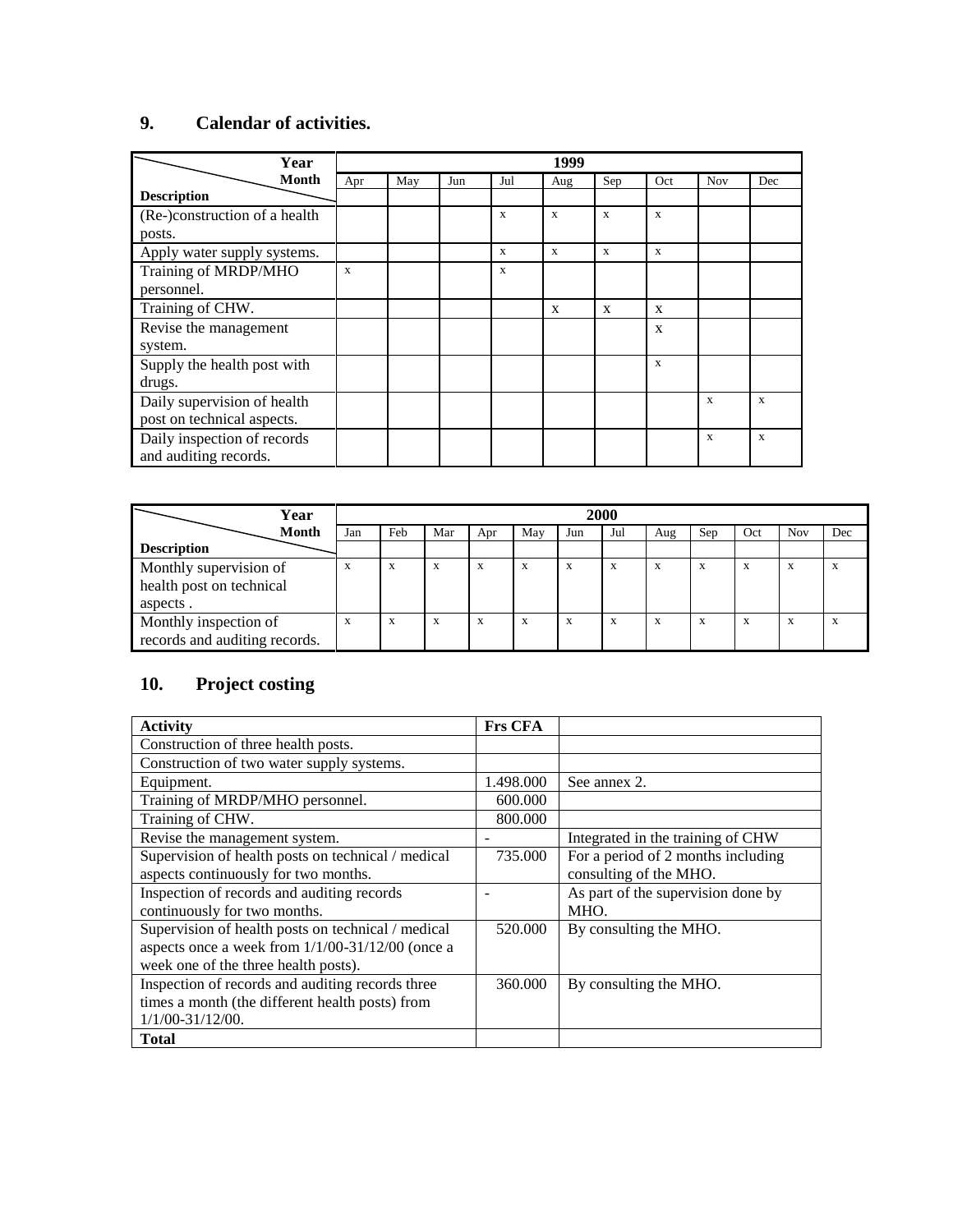### **Annex 1: Results questionnaire population Bakwelle, Mbakem and Eshobi area.**

#### **1. Introduction.**

A research was conducted among approximately 7.5% of the target population for the reinforcement of Bakwelle health post. It was felt necessary to find out whether the wishes of the village leaders and the managers / employees were in line with the demands of the population. Secondly the population are the target group themselves. The population was selected at random.

### **2. Results.**

Four questions were asked to the population, 30 persons per village (totally 90). In question one the population was asked to give three common health problems affecting their family. Because of three possible answers you find a total number of 270 answers and a total percentage of 300. In question 2 and 3 the population could give 4 possible answers, so you find a total number of 360 answers and a total percentage of 400.

#### **3. Bakwelle area.**

| <br>The main nearly problems arretting the vinagers. |                 |          |        |      |                |       |              |               |  |  |  |
|------------------------------------------------------|-----------------|----------|--------|------|----------------|-------|--------------|---------------|--|--|--|
| <b>Health problems</b>                               | <b>Bakwelle</b> |          | Ebinsi |      | <b>Mkpot</b>   |       | <b>Total</b> |               |  |  |  |
|                                                      |                 |          |        |      |                |       |              |               |  |  |  |
|                                                      | Nr.             | $\%$     | Nr.    | $\%$ | Nr.            | $\%$  | Nr.          | $\frac{0}{0}$ |  |  |  |
| 1 Malaria                                            | 28              | 93.3     | 29     | 96.7 | 27             | 90    | 84           | 93.3          |  |  |  |
| 2 Dysentery / diarrhea                               | 22              | 73.3     | 18     | 60   | 20             | 66.7  | 60           | 66.7          |  |  |  |
| 3 Skin diseases/scabies                              | 9               | 30       | 9      | 30   | 4              | 13.3  | 22           | 24.4          |  |  |  |
| 4 Filaria                                            | $\theta$        | $\Omega$ | 9      | 30   | 12             | 40    | 21           | 23.3          |  |  |  |
| 5 RTI                                                | 9               | 30       | 8      | 26.7 | 4              | 13.3  | 21           | 23.3          |  |  |  |
| 6 Pain                                               | 5               | 16.7     | 4      | 13.3 | $\overline{4}$ | 13.3  | 13           | 14.4          |  |  |  |
| 7 Rheumatism                                         | 3               | 10       | 3      | 10   | 4              | 13.3  | <b>10</b>    | 11.1          |  |  |  |
| 8 Stomach pains                                      | $\overline{c}$  | 6.7      | 3      | 10   |                | 3.3   | 6            | 6.7           |  |  |  |
| 9Thyphoid                                            |                 | 3.3      |        | 3.3  | 4              | 13.3  | 6            | 6.7           |  |  |  |
| 10 High fever                                        | 0               | 0        | 3      | 10   |                | 3.3   | 4            | 4.4           |  |  |  |
| 11Others                                             | 5               | 16.7     | 2      | 6.7  | 6              | 20    | 13           | 14.4          |  |  |  |
| 12No answer given                                    | 6               | 20       |        | 3.3  | 3              | 10    | <b>10</b>    | 11.1          |  |  |  |
| <b>Total</b>                                         | 90              | 300      | 90     | 300  | 90             | 299.8 | 270          | 299.8         |  |  |  |

#### 1. The main health problems affecting the villagers.

#### 2. The wished services provided by a health post.

| <b>Services</b>          | <b>Bakwelle</b> |       | Ebinsi        |          | Mkpot          |               | <b>Total</b> |               |
|--------------------------|-----------------|-------|---------------|----------|----------------|---------------|--------------|---------------|
|                          | Nr.             | $\%$  | Nr.           | $\%$     | Nr.            | $\frac{0}{0}$ | Nr.          | $\frac{0}{0}$ |
| 1 Maternity              | 29              | 96.7  | 25            | 83.3     | 28             | 93.3          | 82           | 91.1          |
| 2 Sales of drugs         | 26              | 86.6  | 22            | 73.3     | 20             | 66.7          | 68           | 75.6          |
| 3 Consultations          | 14              | 46.7  | 14            | 46.7     | 18             | 60            | 46           | 51.1          |
| 4 Laboratory             | 14              | 46.7  | 14            | 46.7     | 14             | 46.7          | 42           | 46.7          |
| 5 In patients ward       |                 | 23.3  | 16            | 53.3     | 10             | 33.3          | 33           | 36.7          |
| 6 Antenatal care         | 8               | 26.7  | 13            | 43.3     | 9              | 30            | 30           | 33.3          |
| 7 Surgery                | 6               | 20    | 5             | 16.7     | 4              | 13.3          | 15           | 16.7          |
| 8 Infants welfare clinic |                 | 23.3  | $\mathcal{R}$ | 10       | 3              | 10            | 13           | 14.4          |
| 9 Dressing of wounds     | 3               | 10    |               | 3.3      | $\overline{2}$ | 6.7           | 6            | 6.7           |
| 10Vaccinations           | $\mathfrak{D}$  | 6.7   |               | 3.3      | $\Omega$       | $\Omega$      | 3            | 3.3           |
| 11Others                 | $\overline{c}$  | 6.7   | $\Omega$      | $\Omega$ | 3              | 10            | 5            | 5.6           |
| 12No answer              | $\overline{c}$  | 6.7   | 6             | 20       | 9              | 30            | 17           | 18.9          |
| <b>Total</b>             | 120             | 400.1 | 120           | 399.9    | 120            | 400           | 360          | 400.1         |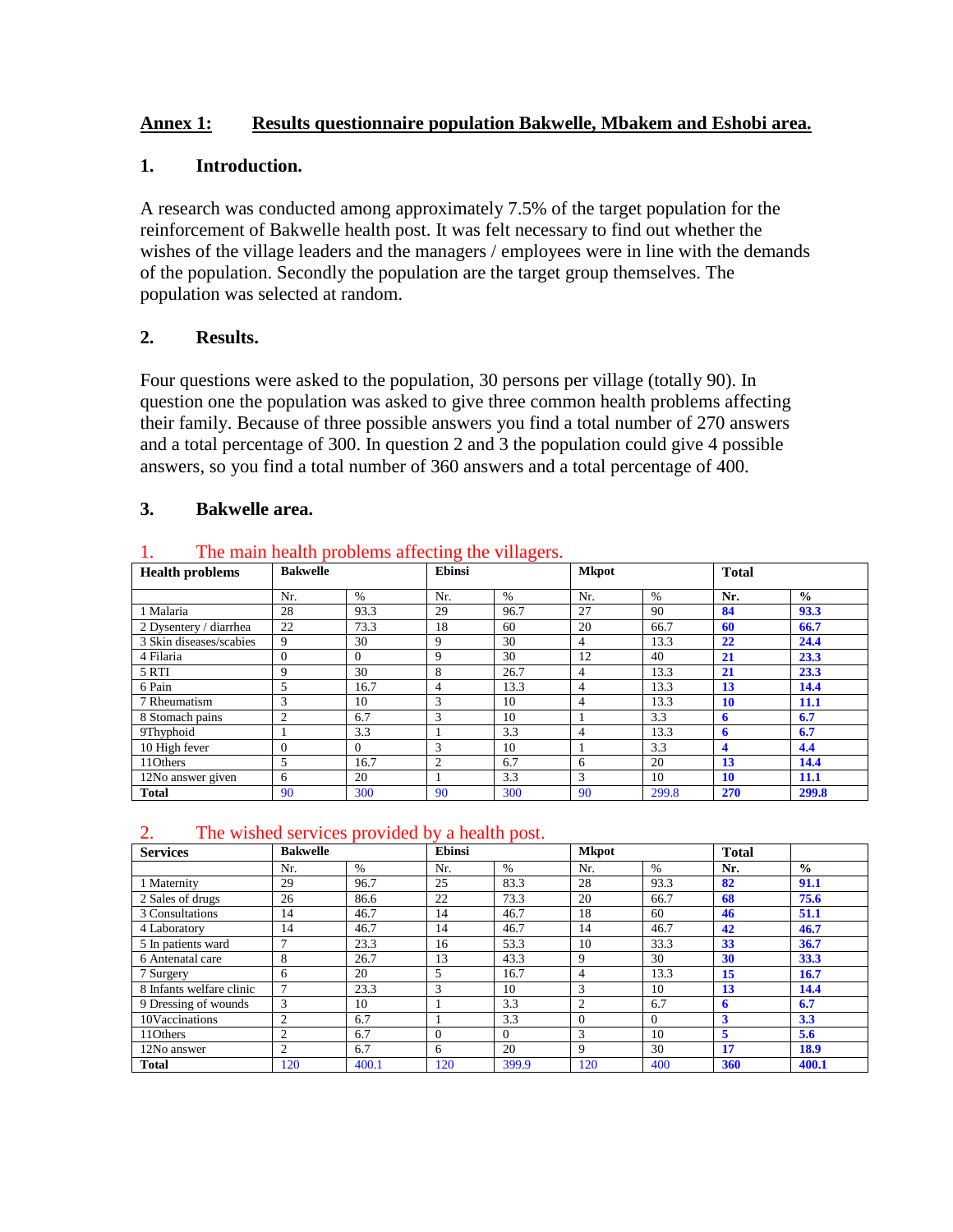| <b>Beneficiaries</b> |               | <b>Bakwelle</b> |          | Ebinsi   |          | <b>Mkpot</b>  |     |               |
|----------------------|---------------|-----------------|----------|----------|----------|---------------|-----|---------------|
|                      | Nr.           | $\%$            | Nr.      | $\%$     | Nr.      | $\frac{0}{0}$ | Nr. | $\frac{0}{0}$ |
| 1 Children           | 29            | 96.7            | 29       | 96.7     | 27       | 90            | 85  | 94.4          |
| 2 Elderly people     | 28            | 93.3            | 23       | 76.7     | 20       | 66.7          | 71  | 78.9          |
| 3 Pregnant women     | 26            | 86.7            | 21       | 70       | 23       | 76.7          | 70  | 77.8          |
| 4 Men / women        | 13            | 43.3            | 17       | 56.7     | 23       | 76.7          | 53  | 58.9          |
| 5 Youths             | $\Omega$      | 0               | $\Omega$ | $\Omega$ | 9        | 30            | 9   | <b>10</b>     |
| 6 Men                | 4             | 13.3            | 2        | 6.7      | $\theta$ | $\Omega$      | 6   | 6.7           |
| 7 Women              | $\mathcal{L}$ | 6.7             |          | 3.3      | $\Omega$ | $\Omega$      | 3   | 3.3           |
| 8 Disabled / orphans | $\Omega$      | $\Omega$        |          | 3.3      | $\Omega$ | $\Omega$      |     | 1.1           |
| 9 Poor               | $\theta$      | $\Omega$        | $\Omega$ |          |          | 3.3           |     | 1.1           |
| 10No answer          | 18            | 60              | 26       | 86.7     | 17       | 56.7          | 61  | 67.8          |
| <b>Total</b>         | 120           | 400             | 120      | 400.1    | 120      | 400.1         | 360 | 400           |

#### 3. The wished beneficiaries within the community from the services of the health post.

#### 4. Preferred location of the health post (in Bakwelle).

| Location                 | <b>Bakwelle</b> |               | Ebinsi | <b>Mkpot</b> |     |     | <b>Total</b> |               |
|--------------------------|-----------------|---------------|--------|--------------|-----|-----|--------------|---------------|
|                          | Nr.             | $\frac{0}{0}$ | Nr.    | %            | Nr. | %   | Nr.          | $\frac{0}{0}$ |
| Present location         | 30              | 100           | 24     | 80           | ∠⊥  | 70  | 75           | 83.3          |
| 2 Scholl compound        |                 |               |        | 3.3          |     |     |              | <b>1.1</b>    |
| 3 At the side of Bakwell |                 |               |        | 10           |     | 10  |              | 0.0           |
| 4 I do not know          |                 |               |        | 6.7          |     | 20  |              | 8.9           |
| <b>Total</b>             | 30              | 100           | 30     | 100          | 30  | 100 | 100          | 99.9          |

### **3. Conclusions**

The five most common experienced diseases are malaria, dysentery / diarrhea, skin diseases, filaria and respiratory tract infections. The services the population likes to be provided are maternity care, sales of drugs, consultations, laboratory facilities, an inpatients ward and antenatal care (all more then 30%) etc. The wished beneficiaries are children, elderly people, pregnant women and adults (this includes the whole population). Little attention has been paid to minority groups like the disabled or the poor.

According to the set up of a *community health post* it is not realistic to expect that it can provide services like; laboratory, in patients ward or surgical activities. The community health post is supposed to diagnose and treat minor diseases and play an important role in preventative health care amongst the target population. Secondly they must be able to provide first aid in case of any emergency and do simple deliveries. In any other case they are supposed to refer patients to a health center or hospital. All the other services can be provided and are in line with the wishes of the community leaders and the health post managers / employees. These services will cover the health problems affecting the community as mentioned in question one.

More then eighty percent of the population thinks the present side is suitable to maintain the health post.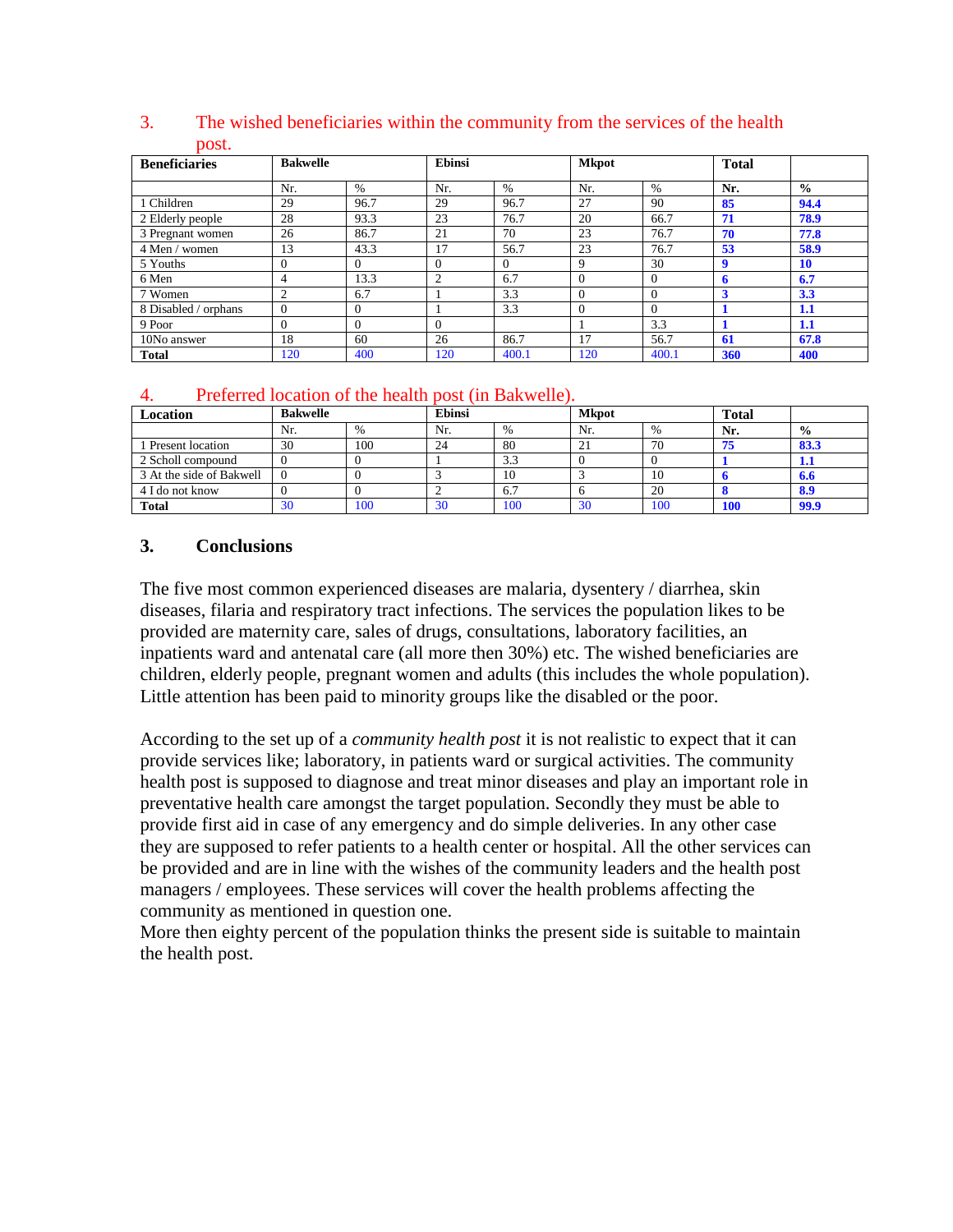# **4. Eshobi area.**

| <b>Health problems</b>  | Eshobi center  |          |                | <b>Bombay</b> quarter |                | <b>Berore</b> quarter | <b>Total</b> |               |
|-------------------------|----------------|----------|----------------|-----------------------|----------------|-----------------------|--------------|---------------|
|                         | Nr.            | $\%$     | Nr.            | $\frac{0}{0}$         | Nr.            | $\%$                  | Nr.          | $\frac{0}{0}$ |
| 1 Maleria               | 25             | 83.3     | 23             | 76.7                  | 19             | 63.3                  | 67           | 74.4          |
| 2 Diarrhea / dys / chol | $\overline{7}$ | 23.3     | 13             | 43.3                  | 19             | 63.3                  | 39           | 43.3          |
| 3 Filaria               | 6              | 20       | 15             | 50                    | 13             | 43.3                  | 34           | 37.8          |
| 4 Chicken pox           | 3              | 10       | 5              | 16.7                  | 5              | 16.7                  | 13           | 14.4          |
| 5 Stomache pains        | 5              | 16.7     | 6              | 20                    | $\overline{2}$ | 6.7                   | 13           | 14.4          |
| 6 RTI                   | $\mathcal{I}$  | 23.3     | $\overline{2}$ | 6.7                   | 3              | 10                    | 12           | 13.3          |
| 7 Veneral diseases      | 3              | 10       | 4              | 13.3                  | 4              | 13.3                  | 11           | 12.2          |
| 8 Thyphoid              |                | 3.3      | 3              | 10                    | 3              | 10                    | 7            | 7.8           |
| 9 Eye problems          | $\theta$       | $\Omega$ | $\Omega$       | $\Omega$              | 6              | 20                    | 6            | 6.7           |
| 10Skin diseases/scabies | $\theta$       | $\theta$ | 3              | 10                    | $\overline{c}$ | 6.7                   | 5            | 5.6           |
| 11Measles               | $\overline{c}$ | 6.7      | $\theta$       | $\Omega$              | 3              | 10                    | 5            | 5.6           |
| 12Yellow fever          | $\overline{2}$ | 6.7      | $\overline{2}$ | 6.7                   |                | 3.3                   | 5            | 5.6           |
| 13TBC                   | $\overline{2}$ | 6.7      | 2              | 6.7                   | $\Omega$       | $\Omega$              | 4            | 4.4           |
| 14Rheumatism            | 4              | 13.3     | $\mathbf{0}$   | $\mathbf{0}$          | $\Omega$       | $\theta$              | 4            | 4.4           |
| 15Others                | 10             | 33.3     | $\Omega$       | $\Omega$              | 6              | 20                    | 16           | 17.8          |
| 16No answer             | 13             | 43.3     | 12             | 40                    | 4              | 13.3                  | 29           | 32.2          |
| <b>Total</b>            | 90             | 299.9    | 90             | 300                   | 90             | 299.9                 | 270          | 299.9         |

# 1. The main health problems affecting the villagers.

# 2. The wished services provided by a health post.

| <b>Services</b>          | Eshobi center  |      |              | <b>Bombay</b> quarter | <b>Berore</b> quarter |          | <b>Total</b> |               |
|--------------------------|----------------|------|--------------|-----------------------|-----------------------|----------|--------------|---------------|
|                          | Nr.            | $\%$ | Nr.          | $\%$                  | Nr.                   | $\%$     | Nr.          | $\frac{0}{0}$ |
| 1 Maternity              | 19             | 63.3 | 21           | 70                    | 27                    | 90       | 67           | 74.4          |
| 2 Consultations          | 19             | 63.3 | 19           | 63.3                  | 20                    | 66.7     | 58           | 64.4          |
| 3 Sales of drugs         | 8              | 26.7 | 23           | 76.7                  | 21                    | 70       | 52           | 57.8          |
| 4 Vaccinations           | 5              | 16.7 | 13           | 43.3                  | 19                    | 63.3     | 37           | 41.1          |
| 5 Laboratory             | 13             | 43.3 | $\mathbf{r}$ | 23.3                  | 9                     | 30       | 29           | 32.2          |
| 6 Antenatal care         | 12             | 40   | 8            | 26.7                  | 6                     | 20       | 26           | 28.9          |
| 7 Infants welfare clinic | 14             | 46.7 | 5            | 16.7                  | $\overline{c}$        | 6.7      | 21           | 23.3          |
| 8 In patients ward       | 3              | 10   | 6            | 20                    | 10                    | 33.3     | 19           | 21.1          |
| 9 Dressings / first aid  | 6              | 20   | 2            | 6.7                   | $\Omega$              | $\Omega$ | 8            | 8.9           |
| 10Surgery                | 3              | 10   |              | 3.3                   |                       | 3.3      | 5            | 5.6           |
| 11 Others                | $\overline{4}$ | 13.3 | $\Omega$     | $\Omega$              |                       | 3.3      | 5            | 5.6           |
| 12No answer              | 14             | 46.7 | 15           | 50                    | 4                     | 13.3     | 33           | 36.7          |
| <b>Total</b>             | 120            | 400  | 120          | 400                   | 120                   | 399.9    | 360          | 400           |

# 3. The wished beneficiaries within the community from the services of the health post.

| <b>Beneficiaries</b> | Eshobi center |       | <b>Bombay quarter</b> |       | Berore quarter |      | <b>Total</b>  |               |
|----------------------|---------------|-------|-----------------------|-------|----------------|------|---------------|---------------|
|                      | Nr.           | $\%$  | Nr.                   | $\%$  | Nr.            | $\%$ | Nr.           | $\frac{0}{0}$ |
| 1 Children           | 28            | 93.3  | 29                    | 96.7  | 29             | 96.7 | 86            | 95.6          |
| 3 Pregnant women     | 27            | 90    | 11                    | 36.7  | 15             | 50   | 53            | 58.9          |
| 3 Men / women        | 16            | 53.3  | 23                    | 76.7  | 14             | 46.7 | 53            | 58.9          |
| 4 Elderly people     |               | 36.7  | 8                     | 26.7  | 10             | 33.3 | 29            | 32.2          |
| 5 Farmers            |               | 10    |                       | 13.3  | 4              | 13.3 | 11            | 12.2          |
| 6 Youths             |               | 6.7   |                       | 3.3   | ◠              | 10   | ħ             | 6.7           |
| 7 Disabled / orphans |               | 3.3   |                       |       |                | 13.3 | 5             | 5.6           |
| 8 Men                |               |       |                       |       | $\bigcap$      | 6.7  | $\mathcal{D}$ | 2.2           |
| 9 No answer          | 32            | 106.7 | 44                    | 146.7 | 39             | 130  | 115           | 127.8         |
| <b>Total</b>         | 20            | 400   | 120                   | 400.1 | 120            | 400  | 360           | 400.1         |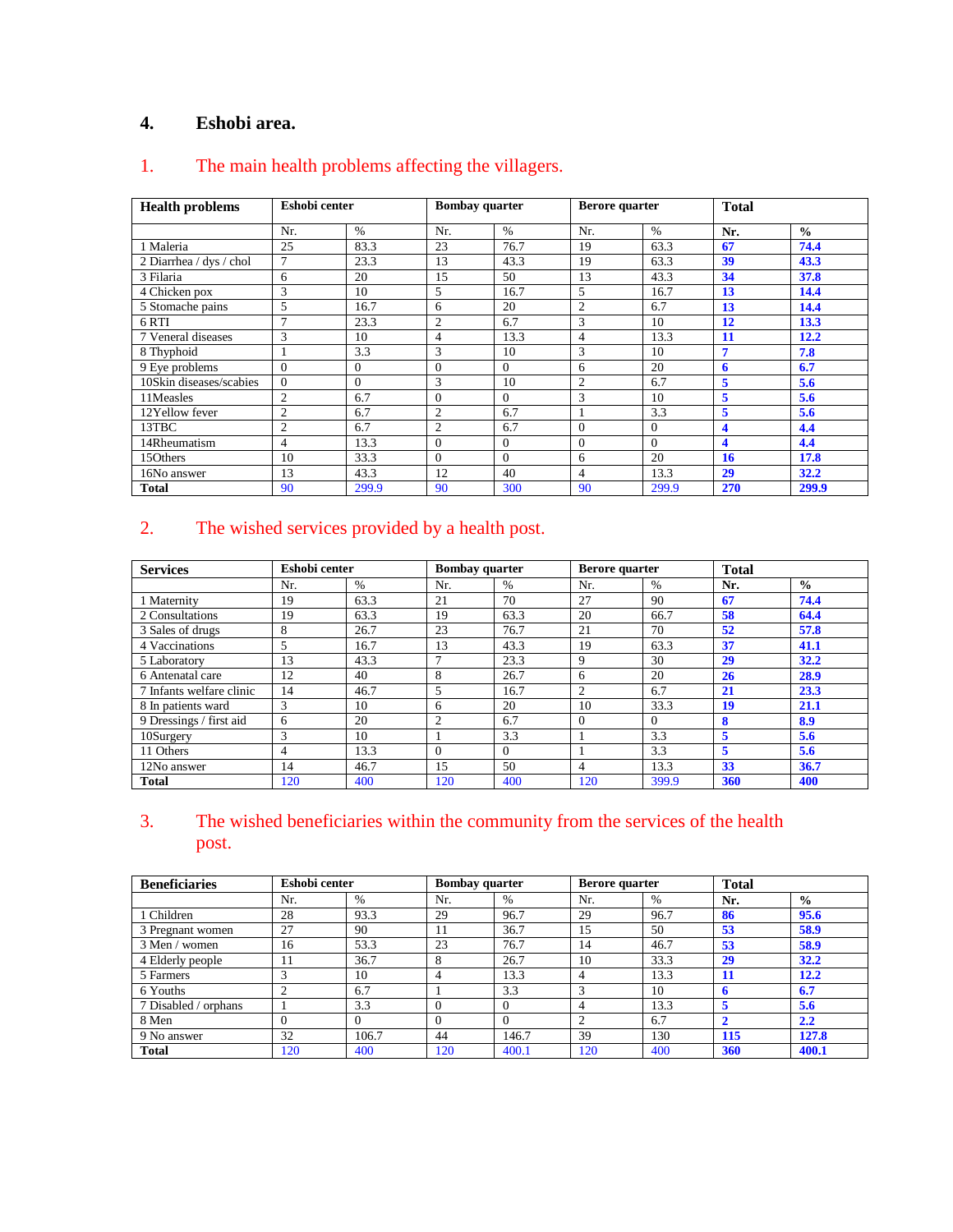| Location                | Eshobi center  |      |     | <b>Bombay</b> quarter | <b>Berore</b> quarter |      | <b>Total</b>  |               |
|-------------------------|----------------|------|-----|-----------------------|-----------------------|------|---------------|---------------|
|                         | Nr.            | $\%$ | Nr. | $\%$                  | Nr.                   | $\%$ | Nr.           | $\frac{0}{0}$ |
| 1 Any convenient place  | 16             | 53.3 | 12  | 40                    | 10                    | 33.3 | 38            | 42.2          |
| Eshobi center           |                |      |     |                       |                       |      |               |               |
| 2 Near the school       |                | 30   |     | 23.3                  | Q                     | 30   | 25            | 27.8          |
| 3 Near the market place | $\overline{2}$ | 6.7  |     | 23.3                  |                       | 16.7 | 14            | 15.6          |
| 4 Berore quarter        |                |      |     |                       | 6                     | 20   |               | 6.7           |
| 5 Present location      |                | 10   |     |                       |                       |      | 3             | 3.3           |
| 6 Bombay quarter        |                |      |     | 6.7                   |                       |      | $\mathcal{P}$ | 2.2           |
| 7 Chiefs compound       |                |      |     | 3.3                   |                       |      |               | 1.1           |
| 8 No answer             |                |      |     | 3.3                   |                       |      |               | 1.1           |
| <b>Total</b>            | 30             | 100  | 30  | 99.9                  | 30                    | 100  | 90            | <b>100</b>    |

### 4. Preferred location of the health post (in Eshobi).

#### **3. Conclusions**

The seven most common experienced diseases are malaria, dysentery / diarrhea, filaria, chicken pox, stomach problems, respiratory tract infections and veneral diseases. The services the population likes to be provided are maternity care, consultations, sales of drugs, vaccinations and laboratory facilities (all more then 30%) etc. The wished beneficiaries are children, elderly people, pregnant women and adults (this includes the whole population). Little attention has been paid to minority groups like the disabled or the poor.

According to the set up of a *community health post* it is not realistic to expect that it can provide services like; laboratory, in patients ward or surgical activities. The community health post is supposed to diagnose and treat minor diseases and play an important role in preventative health care amongst the target population. Secondly they must be able to provide first aid in case of any emergency and do simple deliveries. In any other case they are supposed to refer patients to a health center or hospital. All the other services can be provided and are in line with the wishes of the community leaders and the health post managers / employees. These services will cover the health problems affecting the community as mentioned in question one.

More then 40% of the Eshobi people has no fixed idea on where to built the new health post in Eshobi, while only 3.3% supports the present location. Nevertheless two locations are supported or suggested by more then 15% of the population, near the market place (15.6%) and near the school compound (27.8%). It needs further discussion with the villagers and their leaders.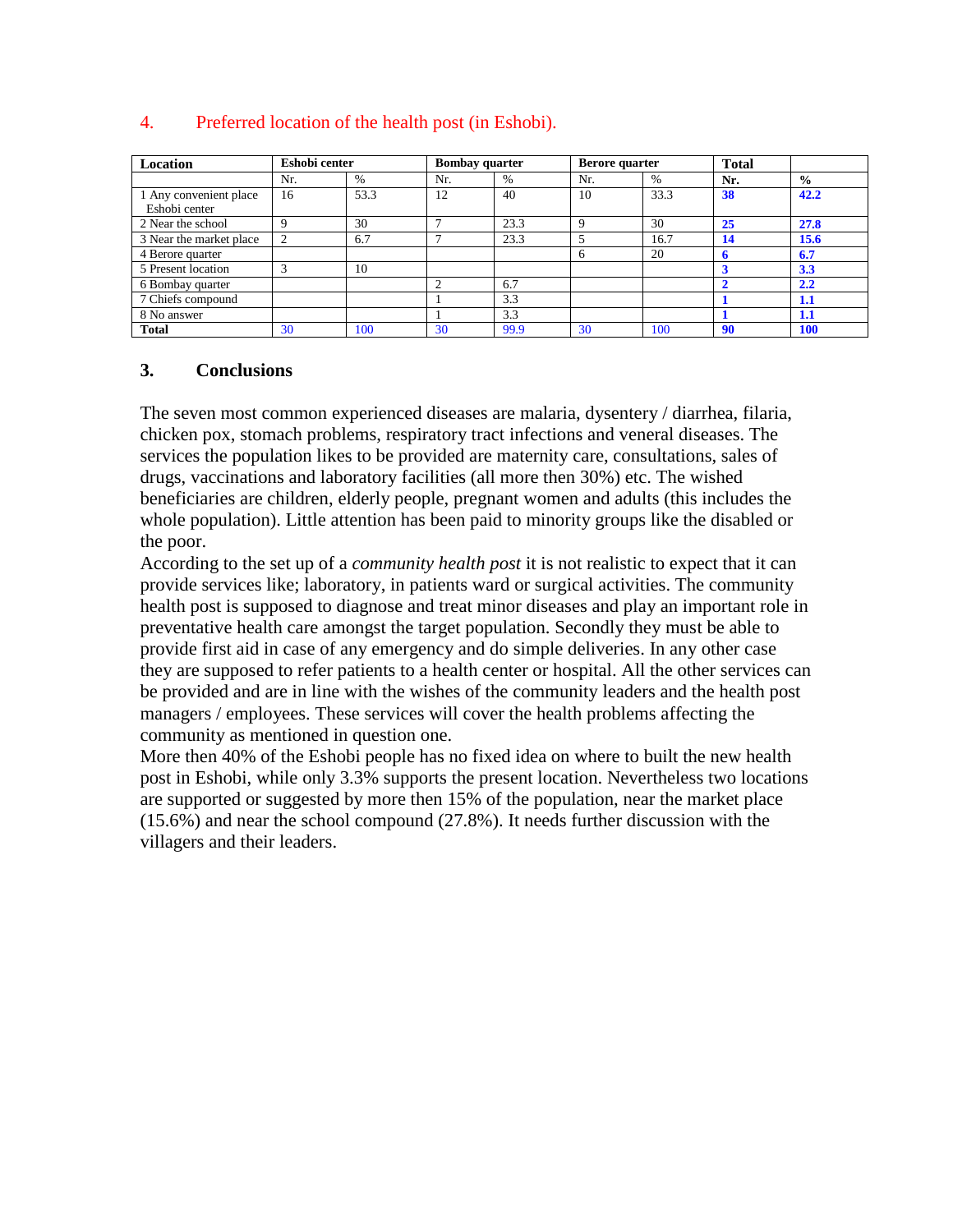# **5. Mbakem area**

| <b>Health problems</b>  | <b>Mbakem</b>  |          | Akwem    |          | <b>Taboh</b>   |      | <b>Total</b> |               |
|-------------------------|----------------|----------|----------|----------|----------------|------|--------------|---------------|
|                         | Nr.            | $\%$     | Nr.      | $\%$     | Nr.            | $\%$ | Nr.          | $\frac{0}{0}$ |
| 1 Maleria               | 29             | 96.7     | 27       | 90       | 27             | 90   | 83           | 92.2          |
| 3 Filaria               | 12             | 40       | 17       | 56.7     | 15             | 50   | 44           | 48.9          |
| 2 Disentry / diarrhea   | 13             | 43.3     | 17       | 56.7     | 11             | 36.7 | 41           | 45.6          |
| 4 Skin diseases/scabies | 6              | 20       | 4        | 13.3     | $\overline{4}$ | 13.3 | 14           | 15.6          |
| 5 RTI                   | 6              | 20       | 4        | 13.3     | $\overline{2}$ | 6.7  | 12           | 13.3          |
| 6 Stomache problems     | $\theta$       | $\Omega$ | 5        | 16.7     | 5              | 16.7 | 10           | 11.1          |
| 7 Chicken pox           | 3              | 10       | $\Omega$ | $\Omega$ | 3              | 10   | 6            | 6.7           |
| 8 Rheumatism            | 3              | 10       |          | 3.3      |                | 3.3  | 5            | 5.6           |
| 9Thyphoid               | $\overline{2}$ | 6.7      |          | 3.3      | $\overline{2}$ | 6.7  | 5            | 5.6           |
| 10Yellow fever          | $\Omega$       | $\Omega$ | $\Omega$ | $\Omega$ | 4              | 13.3 | 4            | 4.4           |
| 11Measles               | $\Omega$       | $\Omega$ | $\Omega$ | $\Omega$ | 3              | 10   | 3            | 3.3           |
| 12Others                | 5              | 16.7     | 8        | 26.7     | 4              | 13.3 | 17           | 18.9          |
| 13Missed answer         | 11             | 36.7     | 6        | 20       | $\mathbf Q$    | 30   | 26           | 28.9          |
| <b>Total</b>            | 90             | 300.1    | 90       | 300      | 90             | 300  | 270          | 300.1         |

# 1. The main health problems affecting the villagers.

# 2. The wished services provided by a health post.

| <b>Services</b>          | <b>Mbakem</b> |       | Akwem |       | <b>Taboh</b> |      | <b>Total</b> |               |
|--------------------------|---------------|-------|-------|-------|--------------|------|--------------|---------------|
|                          | Nr.           | $\%$  | Nr.   | $\%$  | Nr.          | $\%$ | Nr.          | $\frac{0}{0}$ |
| 1 Maternity              | 25            | 83.3  | 27    | 90    | 29           | 96.7 | 81           | 90            |
| 2 Sales of drugs         | 25            | 83.3  | 24    | 80    | 22           | 73.3 | 71           | 78.9          |
| 3 Consultations          |               | 36.7  | 13    | 43.3  | 15           | 50   | 39           | 43.3          |
| 4 Laboratory             | 13            | 43.3  | 19    | 63.3  | 15           | 50   | 47           | 52.2          |
| 5 In patients ward       | 12            | 40    | 9     | 30    | 4            | 13.3 | 25           | 27.8          |
| 6 Antenatal care         | 10            | 33.3  | 4     | 13.3  | 5            | 16.7 | 19           | 21.1          |
| 7 Operations             | 6             | 20    | 4     | 13.3  | $\Omega$     | 0    | <b>10</b>    | 11.1          |
| 8 Infants welfare clinic | 5             | 16.7  | 6     | 20    | 12           | 40   | 23           | 25.6          |
| 9 Dressing of wounds     | 6             | 20    |       | 3.3   | 3            | 10   | <b>10</b>    | 11.1          |
| 10Vaccinations           | 4             | 13.3  | 3     | 10    | 8            | 26.7 | 15           | 16.7          |
| 11 Others                |               | 0     | 2     | 6.7   |              | 3.3  | 3            | 3.3           |
| 12Missed answer          | 3             | 10    | 8     | 26.7  | 6            | 20   | 17           | 18.8          |
| <b>Total</b>             | 120           | 399.9 | 120   | 399.9 | 120          | 400  | 360          | 399.9         |

# 3. The wished beneficiaries within the community from the services of the health post.

| <b>Beneficiaries</b> | <b>Mbakem</b> |       | <b>Akwem</b> |       | <b>Taboh</b> |          | <b>Total</b>     |               |
|----------------------|---------------|-------|--------------|-------|--------------|----------|------------------|---------------|
|                      | Nr.           | $\%$  | Nr.          | $\%$  | Nr.          | $\%$     | Nr.              | $\frac{0}{0}$ |
| 1 Children           | 30            | 100   | 28           | 93.3  | 28           | 93.3     | 86               | 95.6          |
| 3 Pregnant women     | 24            | 80    | 25           | 83.3  | 22           | 73.3     | 71               | 78.9          |
| 2 Elderly people     | 24            | 80    | 22           | 73.3  | 17           | 56.7     | 63               | 70            |
| 4 Men / women        | 13            | 43.3  | 15           | 50    | 20           | 66.7     | 48               | 53.3          |
| 10Farmers            |               | 3.3   | 8            | 26.7  | 8            | 26.7     | 17               | 18.8          |
| 8 Disabled / orphans | 8             | 26.7  |              | 3.3   | ◠            | 6.7      | 11               | 12.2          |
| 5 Youths             |               | 13.3  |              | 16.7  | $\Omega$     | $\Omega$ | $\mathbf \Omega$ | <b>10</b>     |
| 9 Poor               |               |       | ◠            | 6.7   |              | 3.3      | 3                | 3.3           |
| 10Missed answer      | 16            | 53.3  | 14           | 46.7  | 22           | 73.3     | 52               | 57.8          |
| <b>Total</b>         | 120           | 399.9 | 120          | 400.0 | 120          | 400      | 360              | 399.9         |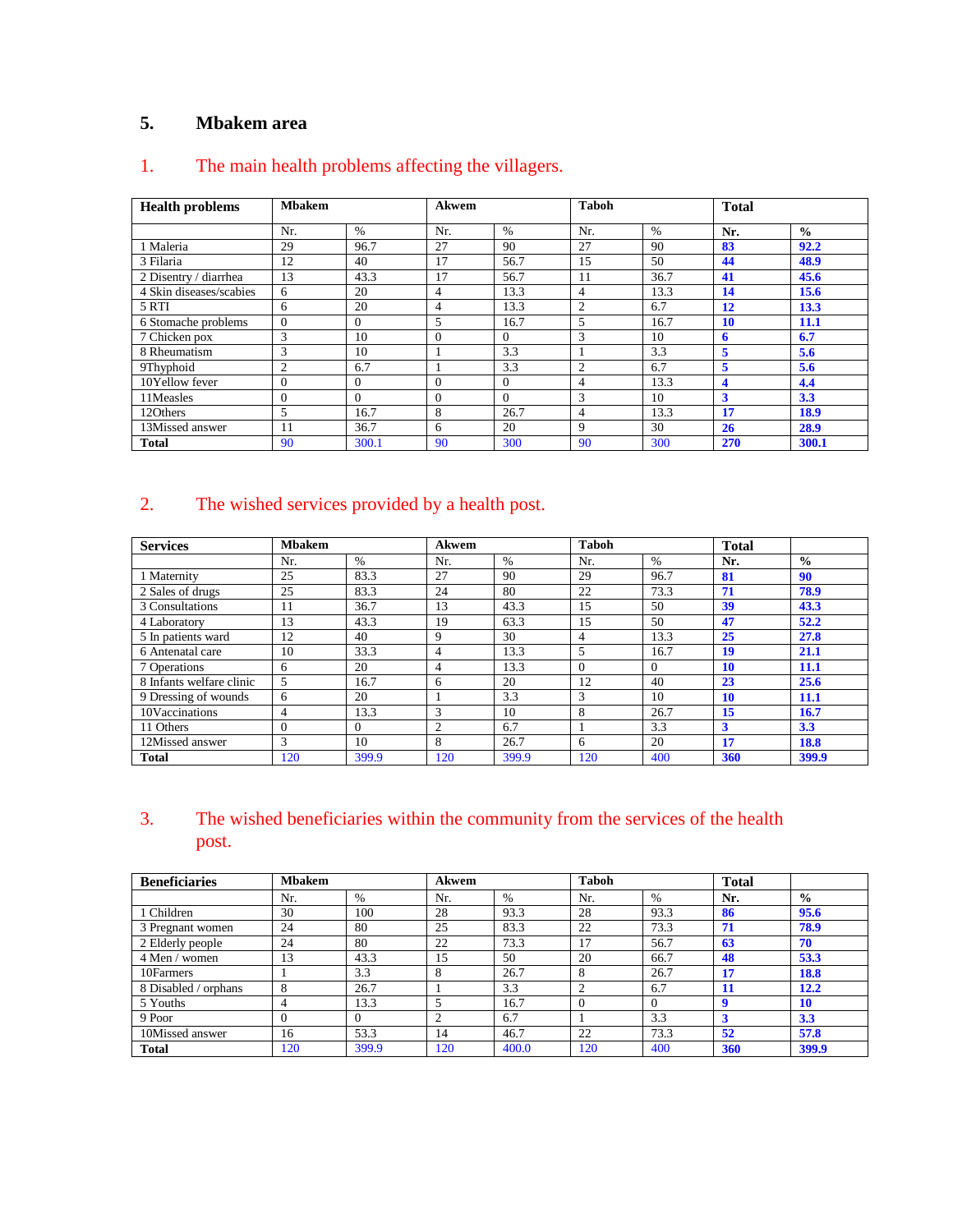| Location                 | <b>Mbakem</b> |               | <b>Akwem</b> |      | <b>Taboh</b> |               | <b>Total</b> |               |
|--------------------------|---------------|---------------|--------------|------|--------------|---------------|--------------|---------------|
|                          | Nr.           | $\frac{0}{0}$ | Nr.          | $\%$ | Nr.          | $\frac{0}{0}$ | Nr.          | $\frac{0}{0}$ |
| 1 Center of village      |               |               | 10           | 33.3 | 14           | 46.7          | 24           | 26.7          |
| 2 Present location       | 13            | 43.3          |              | 13.3 |              |               | 17           | 18.8          |
| 3 Other then the present | 10            | 33.3          |              |      |              |               | 10           | 11.1          |
| 4 Beginning village      |               | 3.3           |              | 20   |              | 10            | 10           | 11.1          |
| 5 Any convenient place   |               |               |              | 10   |              | 16.7          |              | 8.9           |
| 6 End of the village     |               | 20            |              |      |              | 3.3           |              | 7.8           |
| 7 I do not know          |               |               |              | 23.3 |              | 23.3          | 14           | 15.6          |
| <b>Total</b>             | 30            | 99.9          | 30           | 99.9 | 30           | 100           | 90           | <b>100</b>    |

### 4. Preferred location of the health post (in Bakwelle).

#### **3. Conclusions**

The six most common experienced diseases are malaria, dysentery / diarrhea, filaria, stomach problems, respiratory tract infections and skin diseases. The services the population likes to be provided are maternity care, consultations, sales of drugs, in patients ward, antenatal care and laboratory facilities (all more then 20%) etc. The wished beneficiaries are children, elderly people, pregnant women and adults (this includes the whole population). Little attention has been paid to minority groups like the disabled or the poor.

According to the set up of a *community health post* it is not realistic to expect that it can provide services like; laboratory, in patients ward or surgical activities. The community health post is supposed to diagnose and treat minor diseases and play an important role in preventative health care amongst the target population. Secondly they must be able to provide first aid in case of any emergency and do simple deliveries. In any other case they are supposed to refer patients to a health center or hospital. All the other services can be provided and are in line with the wishes of the community leaders and the health post managers / employees. These services will cover the health problems affecting the community as mentioned in question one.

More then 40% of the interviewees said the health post should be in the center of the village or the present place (which is in the center). Remarkably 1/3 of the Mbakem population wants another place then the present location, while nearly 15% of the Akwem and Taboh people would like to see the health post at their side of Mbakem village.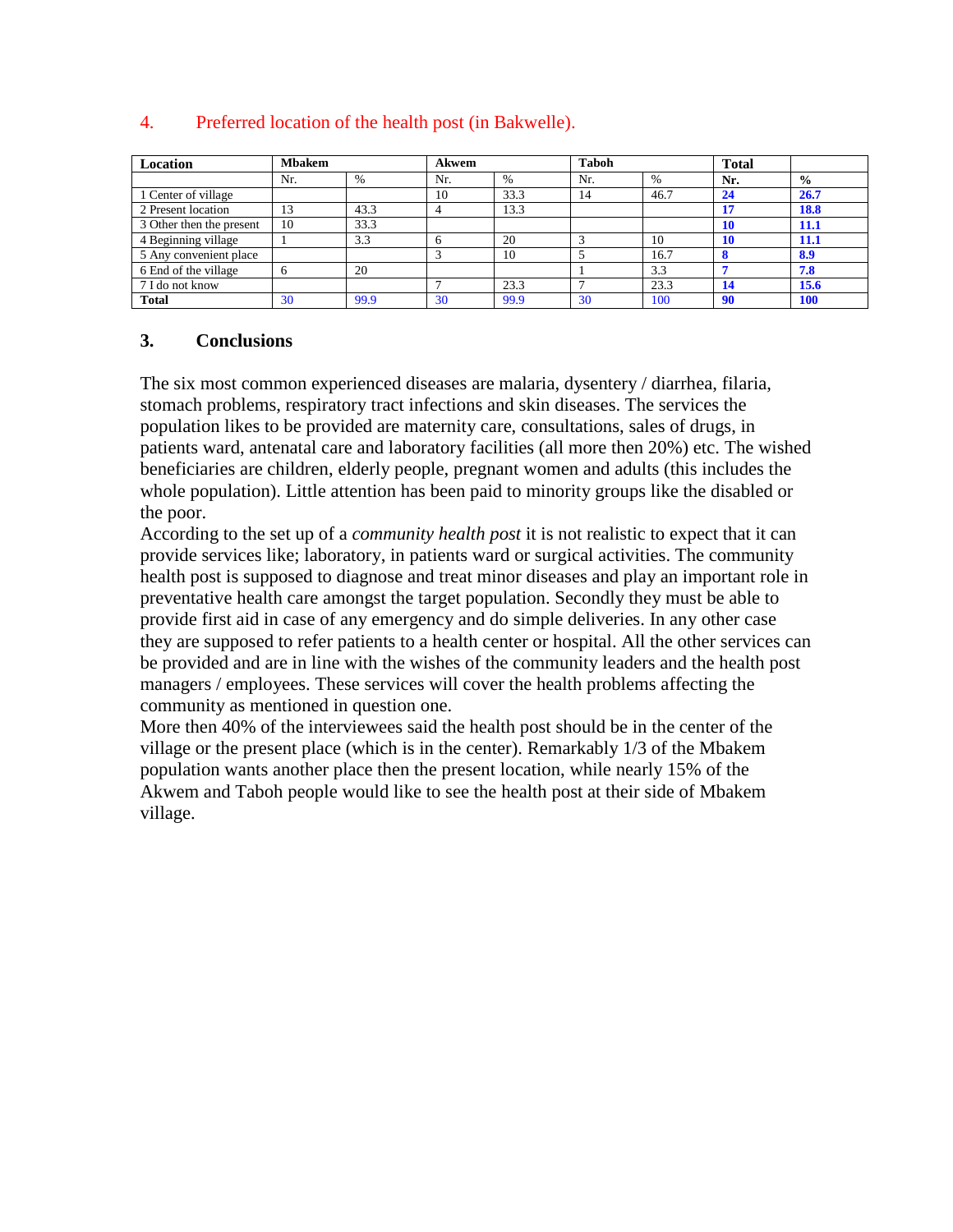| Equipment                        | <b>Number</b>  |                |                |                | Cost per item | <b>Total cost</b> |
|----------------------------------|----------------|----------------|----------------|----------------|---------------|-------------------|
|                                  | Bak            | Esh            | Mba            | <b>Tot</b>     |               |                   |
| 1. General equipment             |                |                |                |                |               |                   |
| 1.1 Cupboards                    | 6              | 6              | 6              | 18             | 40.000        | 720.000           |
| 1.2 Tables                       | $\overline{3}$ | $\overline{3}$ | 3              | $\overline{9}$ | 20.000        | 180.000           |
| 1.3 Examination couches          | $\overline{2}$ | $\overline{2}$ | $\overline{2}$ | 6              | 60.000        | 360.000           |
| 1.4 Chairs                       | 11             | 11             | 11             | 33             | 7.500         | 247.500           |
| 1.5 Benches                      | 5              | 10             | 10             | 25             | 6.000         | 150.000           |
| 1.6 Baby cots                    | $\mathbf{0}$   | 3              | 3              | 6              | 30.000        | 180.000           |
| 1.7 Delivery bed                 | 1              | $\mathbf{1}$   | 1              | $\overline{3}$ | 550.000       | 1.650.000         |
| 1.8 Small bed side cupboards     | 3              | $\overline{3}$ | $\overline{3}$ | 9              | 6.000         | 54.000            |
| 1.9 Beds (incl. mattress etc.)   | $\mathbf{1}$   | $\overline{3}$ | 3              | $\overline{7}$ | 60.000        | 420.000           |
| 1.10Shelves                      | 3              | $\overline{3}$ | 3              | 9              | 7.000         | 63.000            |
| 1.11 Office desks                | $\overline{c}$ | $\overline{2}$ | $\overline{2}$ | 6              | 40.000        | 240.000           |
| 1.12Water buckets                | 6              | 6              | 6              | 18             | 2.000         | 36.000            |
| 1.13Dippers                      | 3              | 3              | 3              | $\overline{9}$ | 1.000         | 9.000             |
| 1.14Soapdishes                   | 3              | 3              | 3              | 9              | 500           | 4.500             |
| 1.15Brooms                       | $\overline{c}$ | $\overline{2}$ | $\overline{c}$ | 6              | 100           | 600               |
| 1.16Dustpans                     | 1              | $\mathbf{1}$   | 1              | 3              | 1.000         | 3.000             |
| 1.17Batteries (box)              | $\mathbf{1}$   | $\mathbf{1}$   | 1              | $\overline{3}$ | 1.000         | 3.000             |
| 1.18Lanterns                     | $\overline{c}$ | $\overline{2}$ | $\overline{2}$ | 6              | 1.300         | 7.800             |
| 1.19Insect sprays                | 3              | $\overline{3}$ | 3              | 9              | 1.000         | 9.000             |
| 1.20Money box                    | $\mathbf{1}$   | $\mathbf{1}$   | 1              | $\overline{3}$ | 30.000        | 90.000            |
| 1.21Home tool kit                | 1              | $\mathbf{1}$   | 1              | $\overline{3}$ | 100.000       | 300.000           |
| 1.22 Variety of educational aids | $\mathbf{1}$   | $\mathbf{1}$   | 1              | $\overline{3}$ | 100.000       | 300.000           |
| 1.23Pressure cooker              | 1              | $\mathbf{1}$   | 1              | $\overline{3}$ | 20.000        | 60.000            |
| 1.24Bush lamps                   | 3              | $\overline{3}$ | 3              | $\overline{9}$ | 12.000        | 108.000           |
| 1.25Stoof                        | 1              | 1              | 1              | $\overline{3}$ | 8.000         | 24.000            |
| 1.26Waste bins                   | 5              | 5              | 5              | 15             | 2.000         | 30.000            |
| <b>Component total</b>           |                |                |                |                |               | 5,249.4           |

# **Annex 2: List of equipments**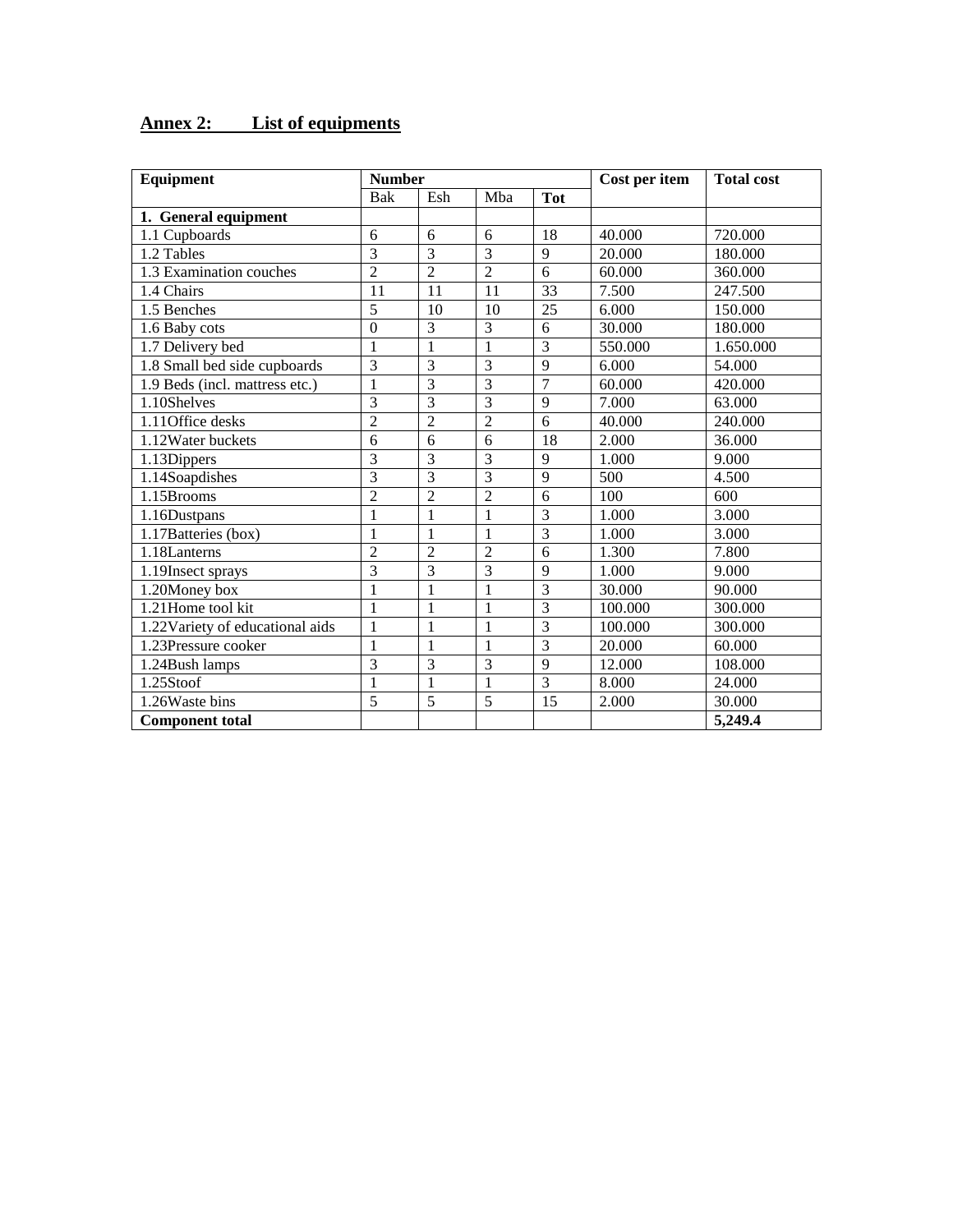| Equipment                 | <b>Number</b>  |                |                |                | Cost per item | <b>Total cost</b> |
|---------------------------|----------------|----------------|----------------|----------------|---------------|-------------------|
|                           | Bak            | Esh            | Mba            | <b>Tot</b>     |               |                   |
| 2. Office equipment       |                |                |                |                |               |                   |
| 2.1 Plain paper (reim)    | 5              | 5              | 5              | 15             | 5.000         | 75.000            |
| 2.2 Enveloppes            | 10             | 10             | 10             | 30             | 150           | 4.500             |
| 2.3 Rubber stamps         | 3              | 3              | 3              | 9              | 2.000         | 18.000            |
| 2.4 Ink pad               | $\overline{2}$ | $\overline{2}$ | $\overline{2}$ | 6              | 3.000         | 18.000            |
| 2.5 Ballpoints (box)      | $\mathbf{1}$   | $\mathbf{1}$   | $\mathbf{1}$   | $\overline{3}$ | 5.500         | 16.500            |
| 2.6 Carbon paper          | $\mathbf{1}$   | $\mathbf{1}$   | $\mathbf{1}$   | 3              | 7.000         | 21.000            |
| 2.7 Paper clips (packets) | $\mathbf{1}$   | 1              | 1              | $\overline{3}$ | 900           | 2.700             |
| 2.8 Stapler               | $\mathbf{1}$   | $\mathbf{1}$   | 1              | 3              | 6.000         | 18.000            |
| 2.9 Staples (packets)     | 5              | 5              | 5              | 15             | 900           | 13.500            |
| 2.10 Erasers (packet)     | 1              | 1              | 1              | 3              | 2.000         | 6.000             |
| 2.11Ruler                 | $\mathfrak{D}$ | $\overline{2}$ | $\overline{2}$ | 6              | 100           | 600               |
| 2.12 Order cards          | 100            | 100            | 100            | 300            | 10            | 3.000             |
| 2.13Supply cards          | 100            | 100            | 100            | 300            | 10            | 3.000             |
| 2.14Stock cards           | 100            | 100            | 100            | 300            | 10            | 3.000             |
| 2.15Cash book             | 5              | 5              | 5              | 15             | 1.000         | 15.000            |
| 2.16Ledger                | $\overline{2}$ | $\overline{2}$ | $\overline{2}$ | 6              | 4.000         | 24.000            |
| 2.17 Cheque book          | 5              | 5              | 5              | 15             | 550           | 8.250             |
| 2.18Receipt book          | 5              | 5              | $\overline{5}$ | 15             | 600           | 9.000             |
| 2.19Folders               | 20             | 20             | 20             | 60             | 200           | 12.000            |
| 2.20Files                 | 10             | 10             | 10             | 30             | 4.000         | 120.000           |
| 2.21Strong registers      | 5              | 5              | $\overline{5}$ | 15             | 3.500         | 52.500            |
| 2.22Referral letters      | 100            | 100            | 100            | 300            | 10            | 3.000             |
| 2.23CHW notebooks         | 5              | 5              | 5              | 15             | 2.000         | 30.000            |
| <b>Total</b>              |                |                |                |                |               | 476.550           |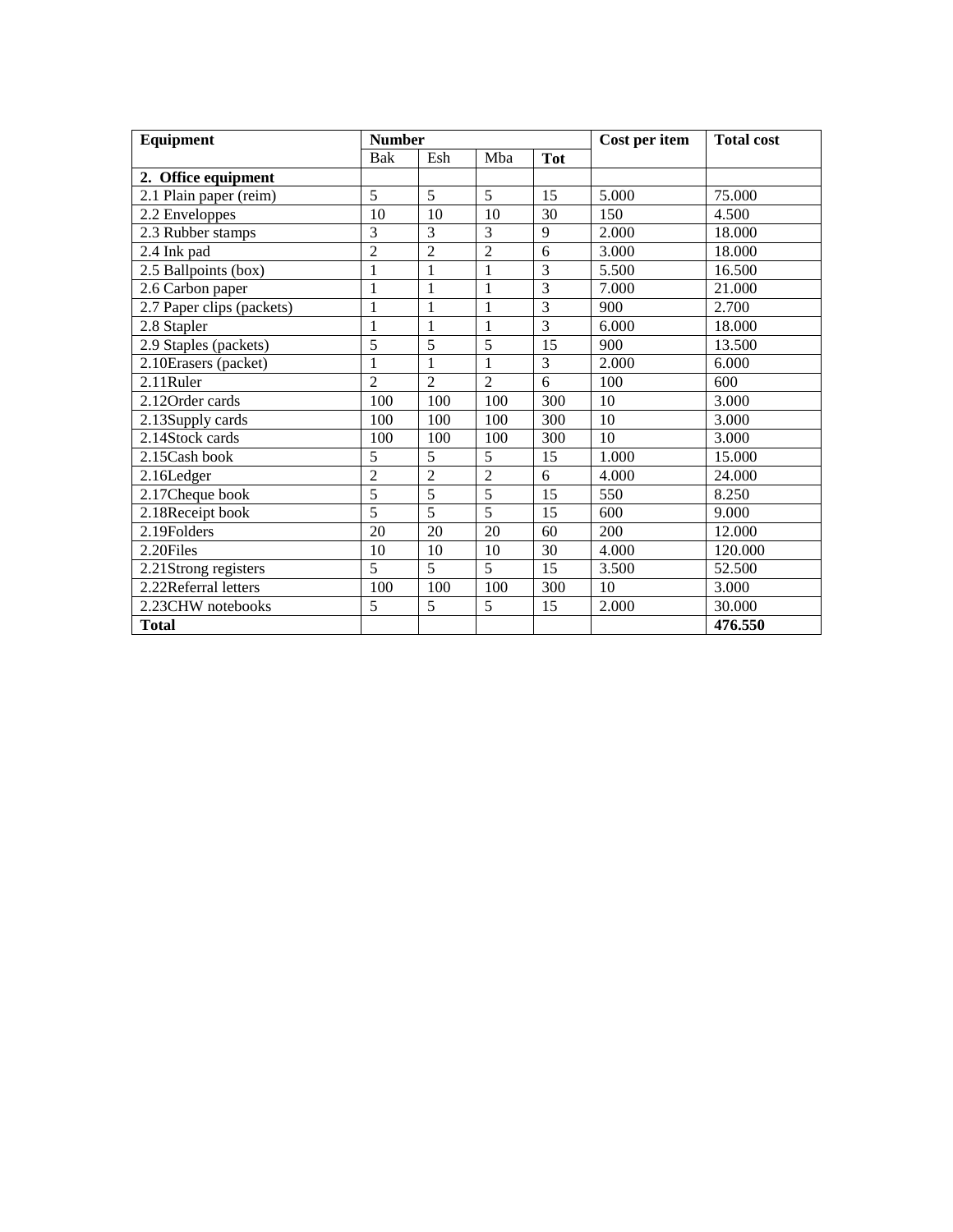| Equipment                          | <b>Number</b>  |                |                |                | Cost per item | <b>Total cost</b> |
|------------------------------------|----------------|----------------|----------------|----------------|---------------|-------------------|
|                                    | Bak            | Esh            | Mba            | <b>Tot</b>     |               |                   |
| 3. Medical equipment               |                |                |                |                |               |                   |
| 3.1 Sphygmo / blood pressure       | $\mathbf{1}$   | $\mathbf{1}$   | $\mathbf{1}$   | 3              | 35.000        | 105.000           |
| 3.2 Otoscope / speculums / spare   | $\mathbf{1}$   | $\mathbf{1}$   | $\mathbf{1}$   | $\overline{3}$ | 75.000        | 225.000           |
| bulbs                              |                |                |                |                |               |                   |
| 3.3 Stethoscope                    | $\overline{c}$ | $\overline{2}$ | $\overline{2}$ | 6              | 9.500         | 57.000            |
| 3.4 Fetoscope                      | $\overline{2}$ | $\overline{2}$ | $\overline{2}$ | 6              | 11.500        | 69.000            |
| 3.5 Tongue depressors              | 100            | 100            | 100            | 300            | 3.500 (100)   | 10.500            |
| 3.6 Weighing scale adults          | 1              | 1              | 1              | 3              | 35.000        | 105.000           |
| 3.7 Weighing scale children        | $\mathbf{1}$   | 1              | 1              | $\overline{3}$ | 140.000       | 420.000           |
| 3.8 Height measurer                | $\mathbf{1}$   | $\mathbf{1}$   | 1              | $\overline{3}$ | 50.000        | 150.000           |
| 3.9 Portable weight / height chart | 1              | 1              | 1              | 3              | 25.000        | 75.000            |
| 3.10Tape measure                   | $\mathbf{1}$   | $\mathbf{1}$   | 1              | $\overline{3}$ | 3.500         | 10.500            |
| 3.11Tourniquet (garrot)            | $\mathbf{1}$   | $\mathbf{1}$   | $\mathbf{1}$   | $\overline{3}$ | 1.500         | 4.500             |
| 3.12Ear syringe                    | $\mathbf{1}$   | $\mathbf{1}$   | 1              | $\overline{3}$ | 2.500         | 7.500             |
| 3.13 Vaginal speculums             | $\mathbf{1}$   | 1              | 1              | $\overline{3}$ | 14.450        | 43.350            |
| 3.14Family planning supplies       | $\mathbf{1}$   | $\mathbf{1}$   | 1              | $\overline{3}$ | 10.500        | 31.500            |
| 3.15Abscess suture set             | $\mathbf{1}$   | $\mathbf{1}$   | 1              | $\overline{3}$ | 118.000       | 354.000           |
| 3.16Scissors straight / blunt      | 3/3            | 3/3            | 3/3            | 9/9            | 7.500         | 135.000           |
| 3.17IV cannulas and giving set     | 300            | 300            | 300            | 900            | 650           | 585.000           |
| 3.18Child feeding tubes            | 100            | 100            | 100            | 300            | 1.500         | 450.000           |
| 3.19Dressing trays ss c. 30x15x3   | $\overline{5}$ | $\overline{5}$ | $\overline{5}$ | 15             | 35.000        | 525.000           |
| 3.20Kidney dishes ss c. 26x14      | 10             | 10             | 10             | 30             | 20.000        | 600.000           |
| 3.21Syringes luer 2,5,10 ml (rest) | $\overline{5}$ | 5              | 5              | 15             | <b>NA</b>     |                   |
| 3.22Syringes luer 2 ml (dis)       | 300            | 300            | 300            | 900            | 4.800 (100)   | 43.200            |
| 3.23Syringes luer 5 ml (dis)       | 300            | 300            | 300            | 900            | 4.500(100)    | 40.500            |
| 3.24Syringes luer 10 ml (dis)      | 300            | 300            | 300            | 900            | 5.500(100)    | 49.500            |
| 3.23Needles luer IM 21 G           | 300            | 300            | 300            | 900            | 3.000(100)    | 27.000            |
| 3.24Needles luer SC 25 G           | 300            | 300            | 300            | 900            | 3.000(100)    | 27.000            |
| 3.25Needles luer IV 19 G           | 300            | 300            | 300            | 900            | 3.000(100)    | 27.000            |
| 3.26BCG syringe                    | 300            | 300            | 300            | 900            | 7.000(100)    | 49.000            |
| <b>Component total</b>             |                |                |                |                |               | 4.226.050         |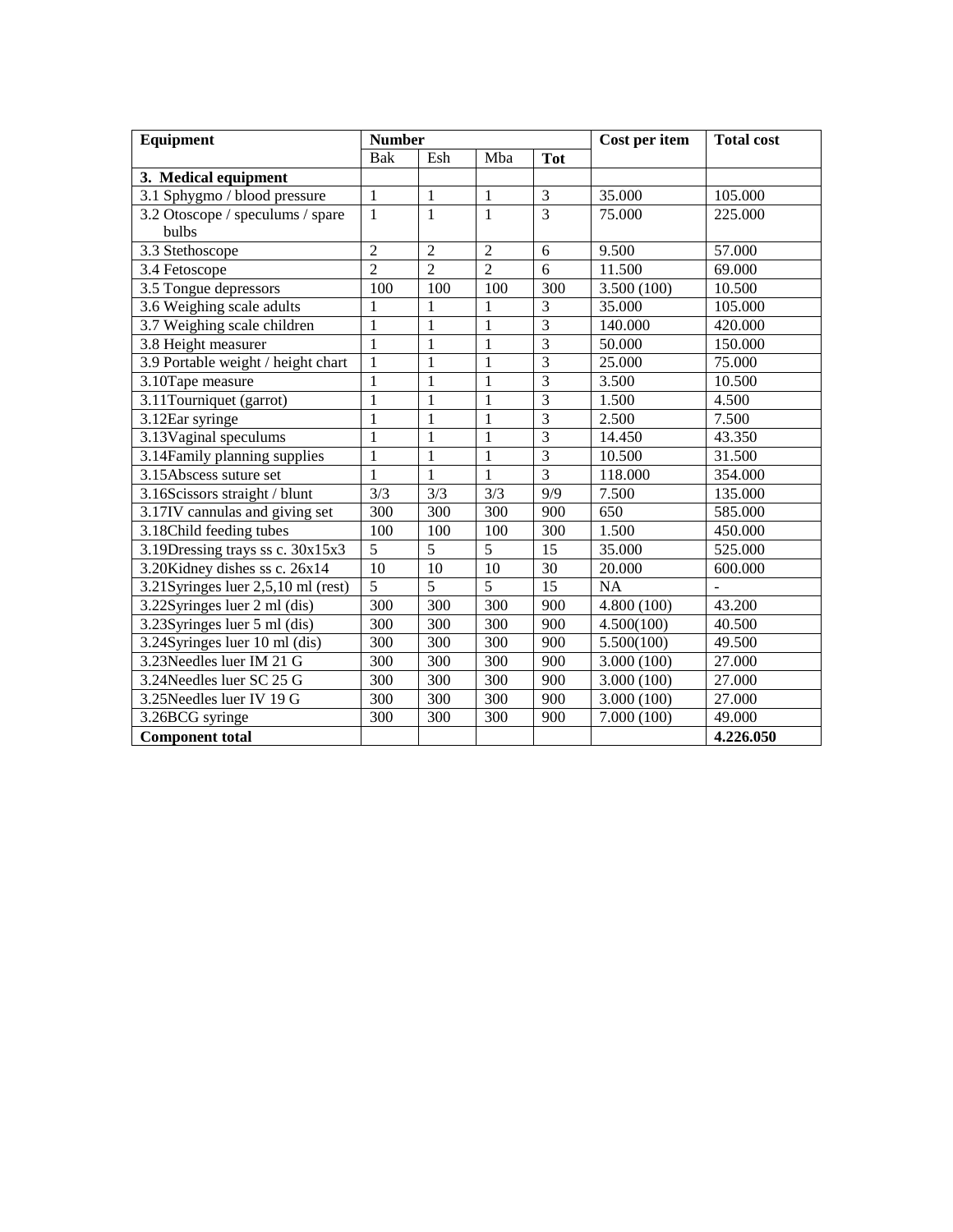| Equipment                          | <b>Number</b>  |                |                |            | Cost per item | <b>Total cost</b> |
|------------------------------------|----------------|----------------|----------------|------------|---------------|-------------------|
|                                    | Bak            | Esh            | Mba            | <b>Tot</b> |               |                   |
| 4. Renewable medical supplies      |                |                |                |            |               |                   |
| 4.1 Rubber gloves                  | 500            | 500            | 500            | 1500       | 17.500(50)    | 525.000           |
| 4.2 Urinary catheters foley (disp) | 100            | 100            | 100            | 300        | 15.000(10)    | 450.000           |
| 4.3 Blades (packet)                | 100            | 100            | 100            | 300        | 9.000(100)    | 27.000            |
| 4.4 Cord ligatures                 | 100            | 100            | 100            | 300        | 30.000 (100)  | 90.000            |
| 4.5 Other midwifery supplies.      | 1              | 1              |                | 3          | 250,000       | 750.000           |
| 4.6 Suturing material              | 2x100          | 2x100          | 2x100          | 2x300      | 2.000/1.500   | 1.050.000         |
| Vicryl / Catgut                    |                |                |                |            |               |                   |
| 4.7 Absorbent cotton wool (pack)   | $\overline{2}$ | $\overline{2}$ | $\mathfrak{D}$ | 6          | $5.000$ (kg)  | 30.000            |
| 4.8 Adhesive tape 2.5 cm 5 m roll  | 50             | 50             | 50             | 150        | 900           | 135.000           |
| (boxes)                            |                |                |                |            |               |                   |
| 4.9 Elastic bandage 7.5 x 10       | 50             | 50             | 50             | 150        | 1.000         | 150.000           |
| 4.10Gauze bandage 7.5cm a10m r     | 10x10          | 10x10          | 10x10          | 30x10      | 3.000(10)     | 90.000            |
| 4.11Gauze compresses 10x10cm       | 100            | 100            | 100            | 300        | 2.000         | 600.000           |
| ply non-sterile (packet)           |                |                |                |            |               |                   |
| 4.12Bar of soap                    | 20             | 20             | 20             | 60         | 300           | 18.000            |
| 4.13Nailbrush (autoclavable)       | 1              | 1              |                | 3          | 4.000         | 12.000            |
| <b>Component total</b>             |                |                |                |            |               | 3.927.000         |

| <b>Components</b>      | <b>Component total</b> |
|------------------------|------------------------|
| 1. General equipment.  | 5,249,400              |
| 2. Office equipment.   | 476.550                |
| 3. Medical equipment.  | 4,226,050              |
| 4. Renewable supplies. | 3.927,000              |
| <b>Overall total</b>   | 1,498,000              |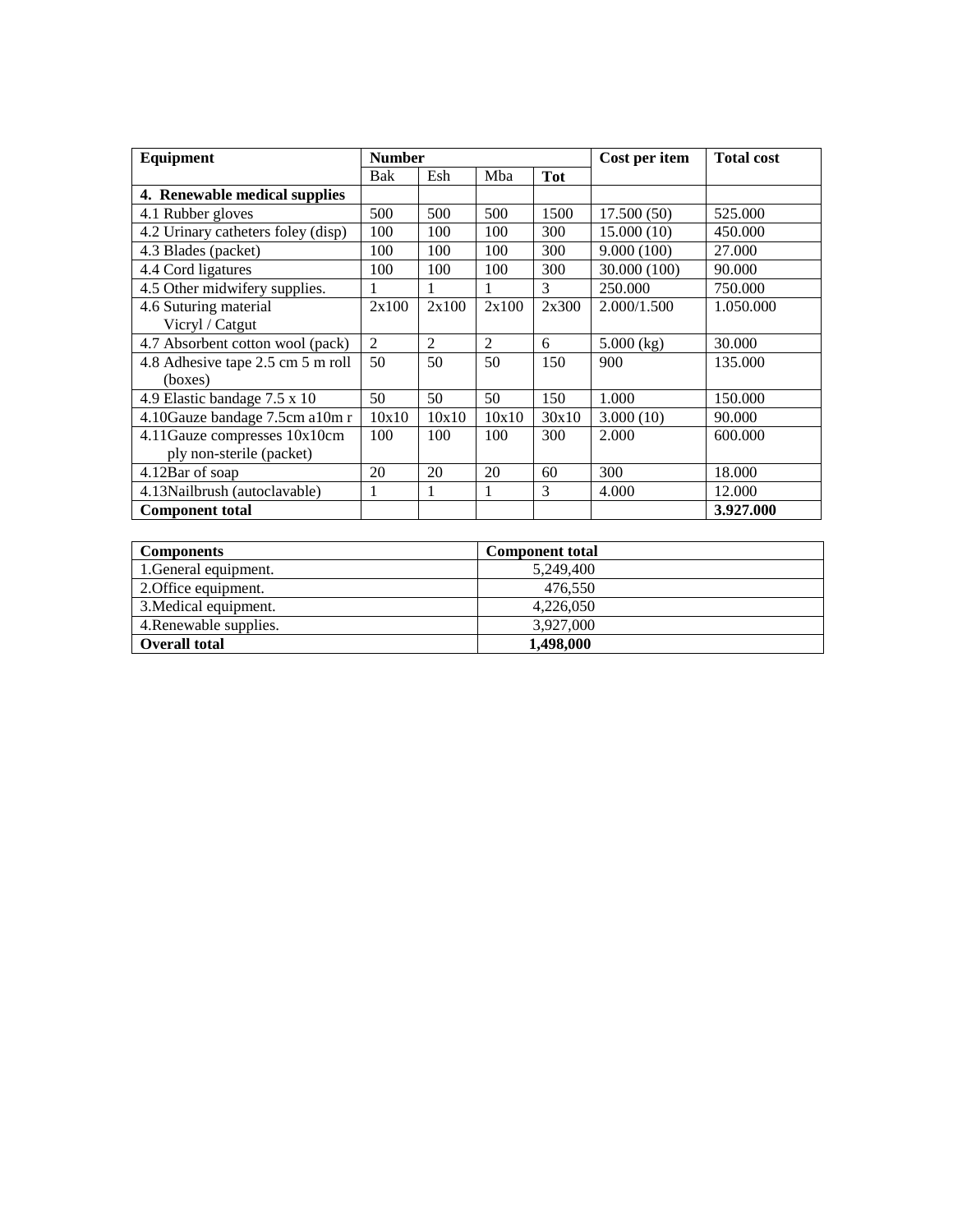| Code number             | <b>Medicine</b>                                                     |  |  |
|-------------------------|---------------------------------------------------------------------|--|--|
| 1                       | <b>Anaesthetics</b>                                                 |  |  |
| 1.1                     | Lidocaine injection 1% or 2%                                        |  |  |
| $\overline{2}$          | Analgesics and anti-inflammatoires                                  |  |  |
| 2.1                     | Acetylsalicylic acid tablet 300mg                                   |  |  |
| 2.2                     | Paracetamol tablet 500 mg                                           |  |  |
| 2.3                     | Paediatric Paracetamol syrup 125mg/5ml                              |  |  |
| 3                       | <b>Anti-allergics</b>                                               |  |  |
| 3.1                     | Adrenaline injection 1mg/ml                                         |  |  |
|                         | (Epinephrine)                                                       |  |  |
| 3.2                     | Chlorphenamine tablet 4mg                                           |  |  |
|                         | (chlorpheniramine)                                                  |  |  |
| $\overline{\mathbf{4}}$ | Anti-amoebics, anti-giardials                                       |  |  |
| 4.1                     | Metronidazole tablet 200mg (or 400mg<br>or Tinidazole 500mg tablet) |  |  |
| 5                       | Anti-anaemia drugs                                                  |  |  |
| 5.1                     | Ferrous sulphate equivalent to 60mg iron                            |  |  |
| 5.2                     | Folic acid tablet 1mg                                               |  |  |
| 6                       | <b>Anti-bacterials</b>                                              |  |  |
| 6.1                     | Amoxicillin tablet or capsule 250mg                                 |  |  |
| 6.2                     | Ampicillin tablet or capsule 250mg                                  |  |  |
| 6.3                     | Chloramphenicol capsule 250mg                                       |  |  |
| 6.4                     | Phenoxymethylpenicillin tablet 250mg                                |  |  |
| 6.5                     | Crystaline penicilline                                              |  |  |
| 6.6                     | Sulphamethoxazol 400mg +                                            |  |  |
| $\overline{7}$          | trimethoprim 80 mg (Co-trim.)                                       |  |  |
|                         | Anti-epileptics                                                     |  |  |
| 7.1                     | Diazepam injection 5mg in 2ml                                       |  |  |
| 8                       | <b>Antifungals</b>                                                  |  |  |
| 8.1                     | Griseofulvin tablet 125 or 250 mg                                   |  |  |
| 9                       | <b>Anthelmintics (for worms)</b>                                    |  |  |
| 9.1                     | Diethylcarbamazine tablet (DEC) 50mg                                |  |  |
|                         | (for filaria)                                                       |  |  |
| 9.2                     | Ivermectin taéblet 6mg (for                                         |  |  |
|                         | onchocerciasis)                                                     |  |  |
| 9.3<br>9.4              | Mebendazole tablet 100mg<br>Niclosamide tablet 500mg                |  |  |
| 10                      | <b>Antimalerials</b>                                                |  |  |
| 10.1                    | Chloroquine tablet 150mg base                                       |  |  |
| 10.2                    | Chloroquine syrup 150mg base                                        |  |  |
| 10.3                    | Quinine tablet 300mg                                                |  |  |
| 10.4                    | Sulphadoxine $500mg + Pyrimethamine$                                |  |  |
|                         | 25mg tablet (Fansidar)                                              |  |  |

**Annex 3: Essential drugs list to be supplied to each of the three health posts.**